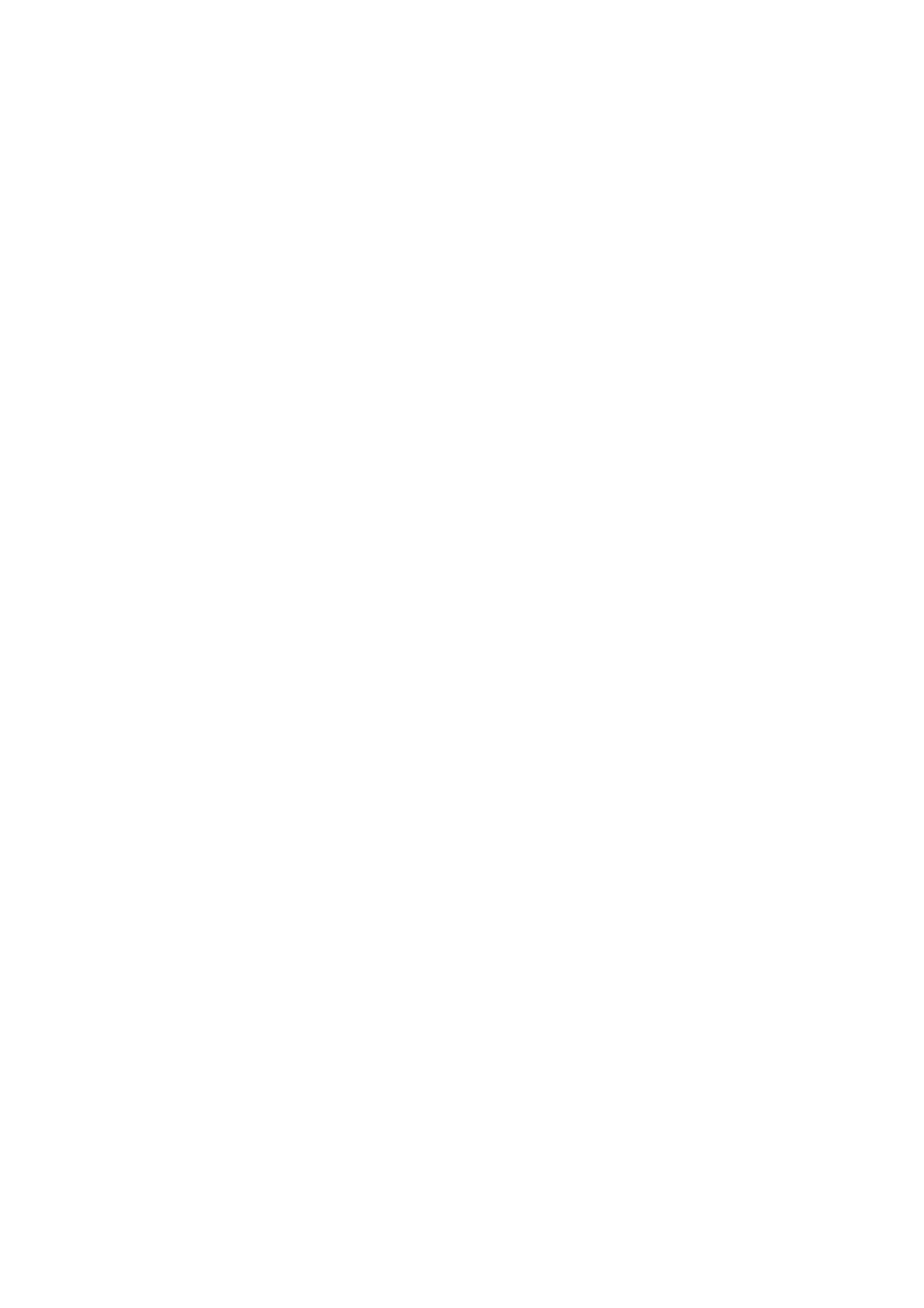Article type : Review

## **The Effect of Adult Early Warning Systems Education on Nurses' Knowledge, Confidence, and Clinical Performance: A Systematic Review**

**Running head:** Early Warning Systems Education for Nurses: A Systematic Review

Mohamad M. SAAB, Lecturer, PhD(C), MSc, RN<sup>a</sup>

Bridie McCARTHY, Lecturer, PhD, RNT, RGN<sup>a</sup>

Tom ANDREWS, Lecturer, PhD, RNT, RGN<sup>a</sup>

Eileen SAVAGE, Professor, PhD, BNS, RGN<sup>a</sup>

Frances J. DRUMMOND, Primary Investigator, PhD<sup>a,b</sup>

Nuala WALSHE, Clinical Skills Simulation Centre Manager, PhD(C), RGN, RNT<sup>a</sup>

Mary FORDE, Nurse Practice Development Co-ordinator, DN(C), RGN, RM<sup>c</sup>

Dorothy BREEN, Director of Education, FFARCSI, FCICM, MD<sup>d,e</sup>

Patrick HENN, Lecturer, MB, MSc, MA<sup>e,f</sup>

Jonathan DRENNAN, Professor, PhD, MEd, RN<sup>a</sup>

Josephine HEGARTY, Professor, PhD, RNT, RGN<sup>a,\*</sup>

a Catherine McAuley School of Nursing and Midwifery, University College Cork, Cork, Ireland

 $b$  Department of Epidemiology and Public Health, University College Cork, Cork, Ireland

<sup>c</sup> Nurse Practice Development Unit, Bon Secours Hospital, Cork, Ireland

<sup>d</sup> Intensive Care Department, Cork University Hospital, Cork, Ireland

<sup>e</sup> Application of Science to Simulation-based Education and Research on Training (ASSERT), University College Cork, Cork, Ireland

This article has been accepted for publication and undergone full peer review but has not been through the copyediting, typesetting, pagination and proofreading process, which may lead to differences between this version and the Version of Record. Please cite this article as doi: 10.1111/jan.13322 This article is protected by copyright. All rights reserved.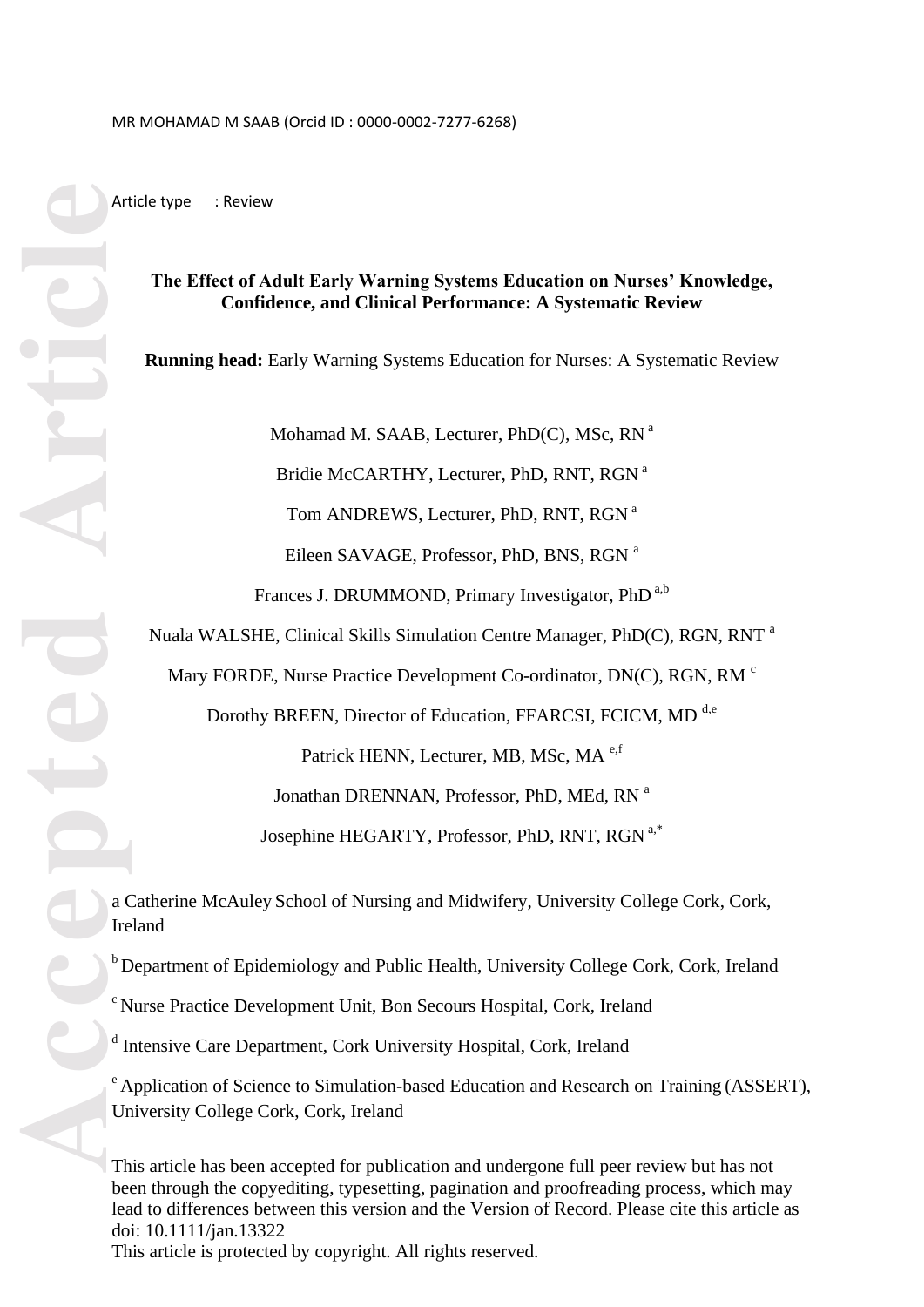<sup>f</sup> School of Medicine, University College Cork, Cork, Ireland

\* Corresponding author at: School of Nursing and Midwifery, University College Cork, Brookfield Health Sciences Complex, College Road, Cork, Ireland.

Tel.: +353 21 490 1462

E-mail address: [J.hegarty@ucc.ie](mailto:J.hegarty@ucc.ie)

**Funding Information:** This review received funding from the National Clinical Effectiveness Committee, Department of Health, Ireland.

**Conflict of Interest:** No conflict of interest to declare

## **ABSTRACT**

**Aims:** This review aims to determine the effect of adult Early Warning Systems education on nurses' knowledge, confidence and clinical performance .

**Background:** Early Warning Systems support timely identification of clinical deterioration and prevention of avoidable deaths. Several educational programmes have been designed to help nurses recognise and manage deteriorating patients. Little is known as to the effectiveness of these programmes.

**Design:** Systematic review

<sup>r</sup> School of Medicine. University College Cork, Cork, Ire<br>
<sup>r</sup> Corresponding author at: School of Nursing and Midwit<br>Brookfield Health Sciences Complex, College Road, Cor<br>
Tel.: +353 21 490 1462<br>
E-mail address: J.hegarty **Data sources :** Academic Search Complete, CINAHL, MEDLINE, PsycINFO, PsycARTICLES, Psychology and Behavioral Science Collection, SocINDEX and the UK & Ireland Reference Centre, EMBASE, the Turning Research Into Practice database, the Cochrane Central Register of Controlled Trials (CENTRAL) and Grey Literature sources were searched between October - November 2015.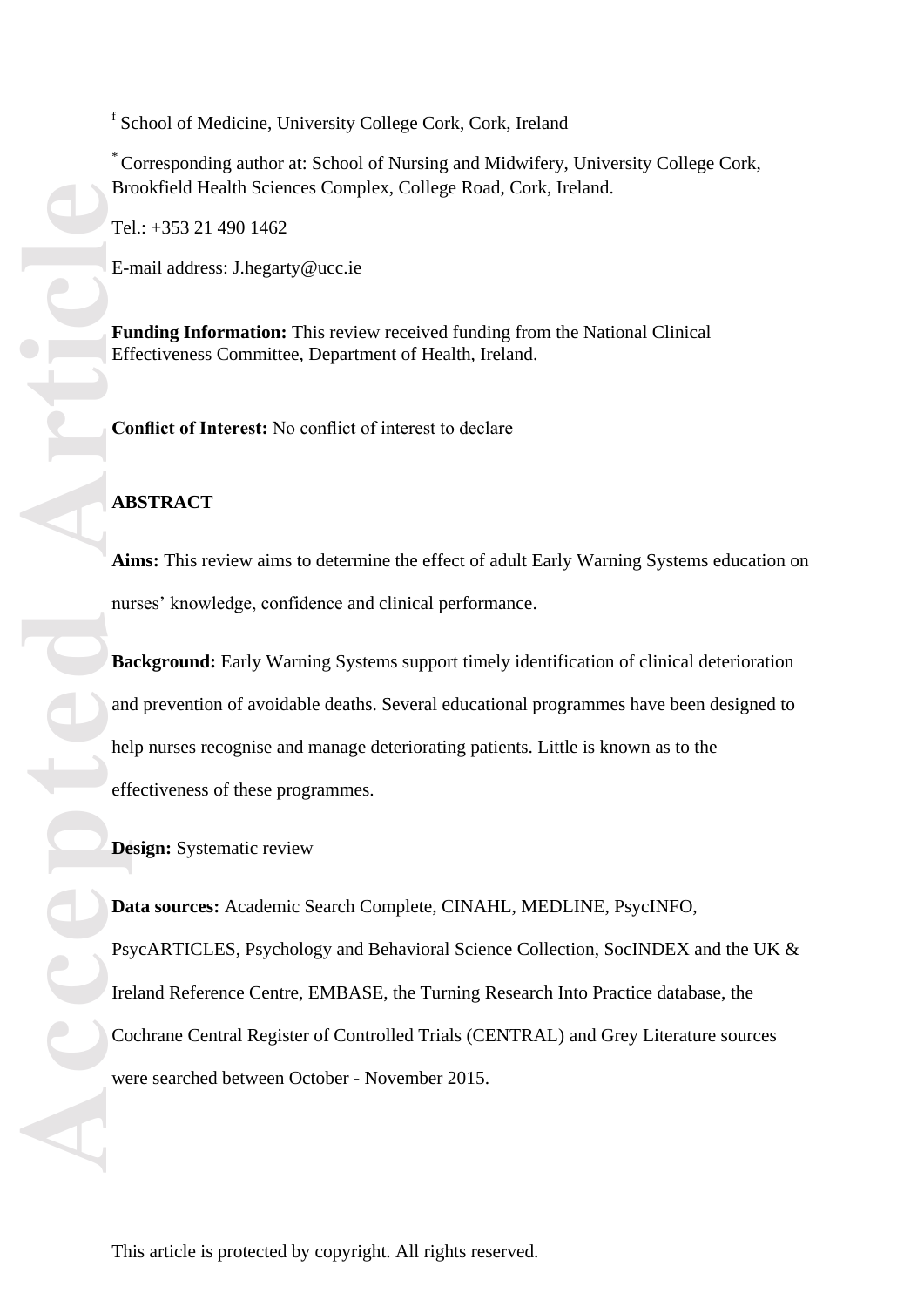**Review methods:** This is a quantitative systematic review using Cochrane methods. Studies published between January 2011 - November 2015 in English were sought. The risk of bias, level of evidence and the quality of evidence per outcome were assessed.

**Results :** Eleven articles with ten studies were included. Nine studies addressed clinical performance, four addressed knowledge and two addressed confidence. Knowledge, vital signs recording and Early Warning Score calculation were improved in the short -term. Two interventions had no effect on nurses' response to clinical deterioration and use of communication tools.

**Accepted Articles Inc.**<br> **Article**<br> **Articles Articles Co**<br> **Articles Co**<br> **Articles Co**<br> **Articles Co**<br> **Articles Co**<br> **Articles Co**<br> **Articles Co**<br> **Articles Co**<br> **Articles Co**<br> **Articles Co**<br> **Articles Conclusion :** This review highlights the importance of measuring outcomes using standardised tools and valid and reliable instruments. Using longitudinal designs, researchers are encouraged to investigate the effect of Early Warning Systems educational programmes. These can include: interactive e -learning, on -site interdisciplinary Early Warning Scoring systems training sessions and simulated scenarios.

**Keywords:** Resuscitation; knowledge; confidence; clinical performance; clinical deterioration; education; nursing; systematic review; literature review.

# **SUMMARY STATEMENT**

### **Why is this research or review needed?**

- Acutely ill patients are at risk of developing adverse events leading to clinical deterioration, transfer to intensive care units and avoidable death .
- Well-established programmes exist to educate nurses about the use of Early Warning Systems in the recognition of clinical deterioration.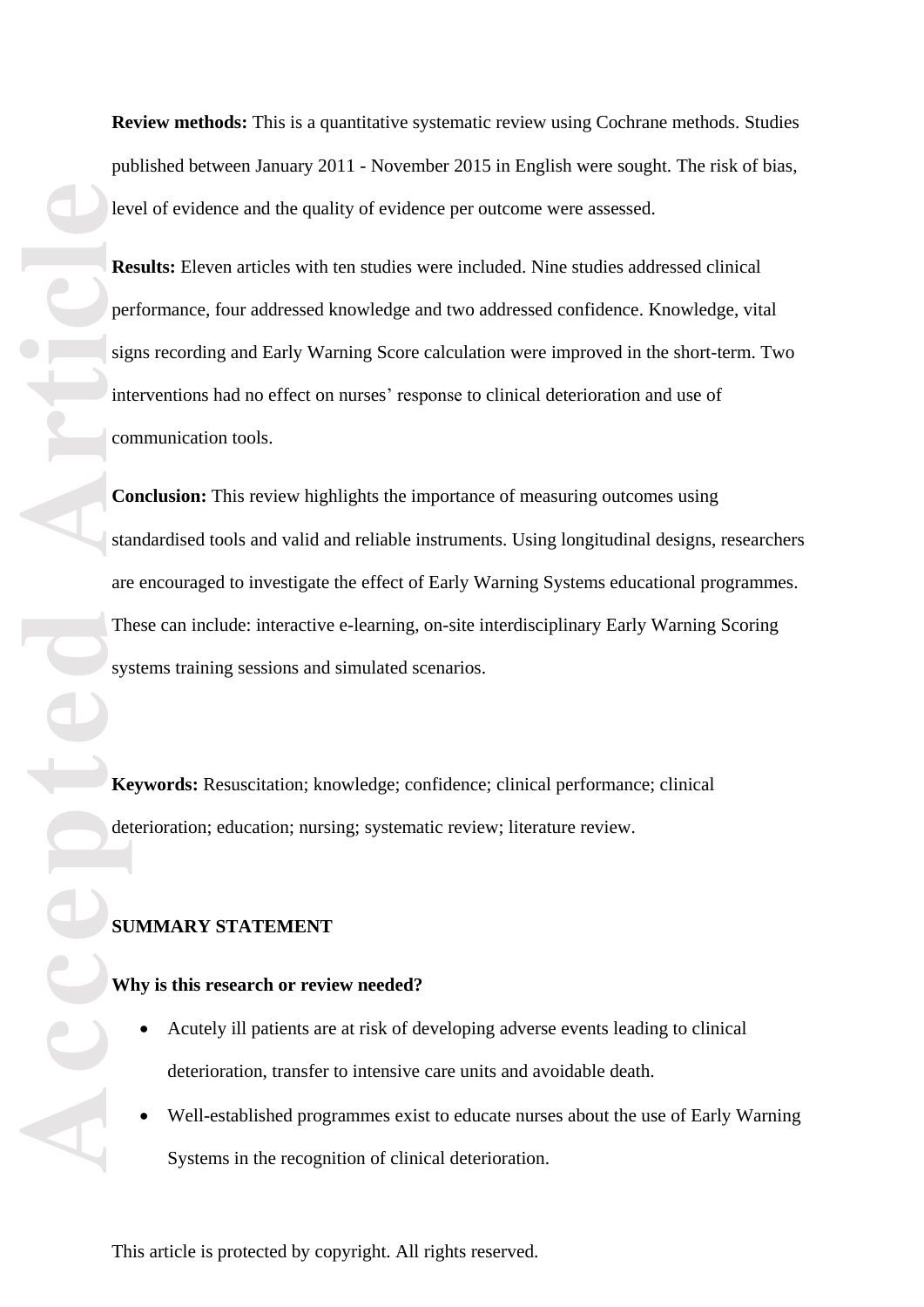effectiveness of adult Early Warning Systems education in enhancing nurses' knowledge, confidence and clinical performance .

#### **What are the key findings?**

- There is a wide variation in the programmes used to educate nurses about Early Warning Systems.
- Results from this review indicate that Early Warning Systems education is effective in enhancing nurses' knowledge and confidence and clinical performance in the short term.
- Several non-validated, researcher-designed tools were used to measure outcomes.

#### **How should the findings be used to influence policy/practice/research/education?**

- This review provides researchers with valuable information to select and/or develop outcome -based training programmes aimed at enhancing knowledge, confidence and clinical performance in relation to Early Warning Systems.
- Future studies must be interdisciplinary, delivered frequently and measured longitudinally.

### INTRODUCTION

**Accepted Article** • There has been little attempt to systematically review recent evidence on the effectiveness of adult Early Warning Systems education in enhancing rures:<br> **kurat art the key findings?**<br>
• There is a wide variation in the Acutely ill patients with complex health needs are increasingly being cared for on general wards and hence are at risk of clinical deterioration leading to adverse events such as cardiac arrest, transfer to intensive care units (ICU) and unexpected and avoidable death (Taenzer *et al.* 2011). In most cases, these adverse events are preceded by clinical signs of deterioration (Harrison *et al.* 2005, Jamieson *et al.* 2008, Fagan *et al.* 2012).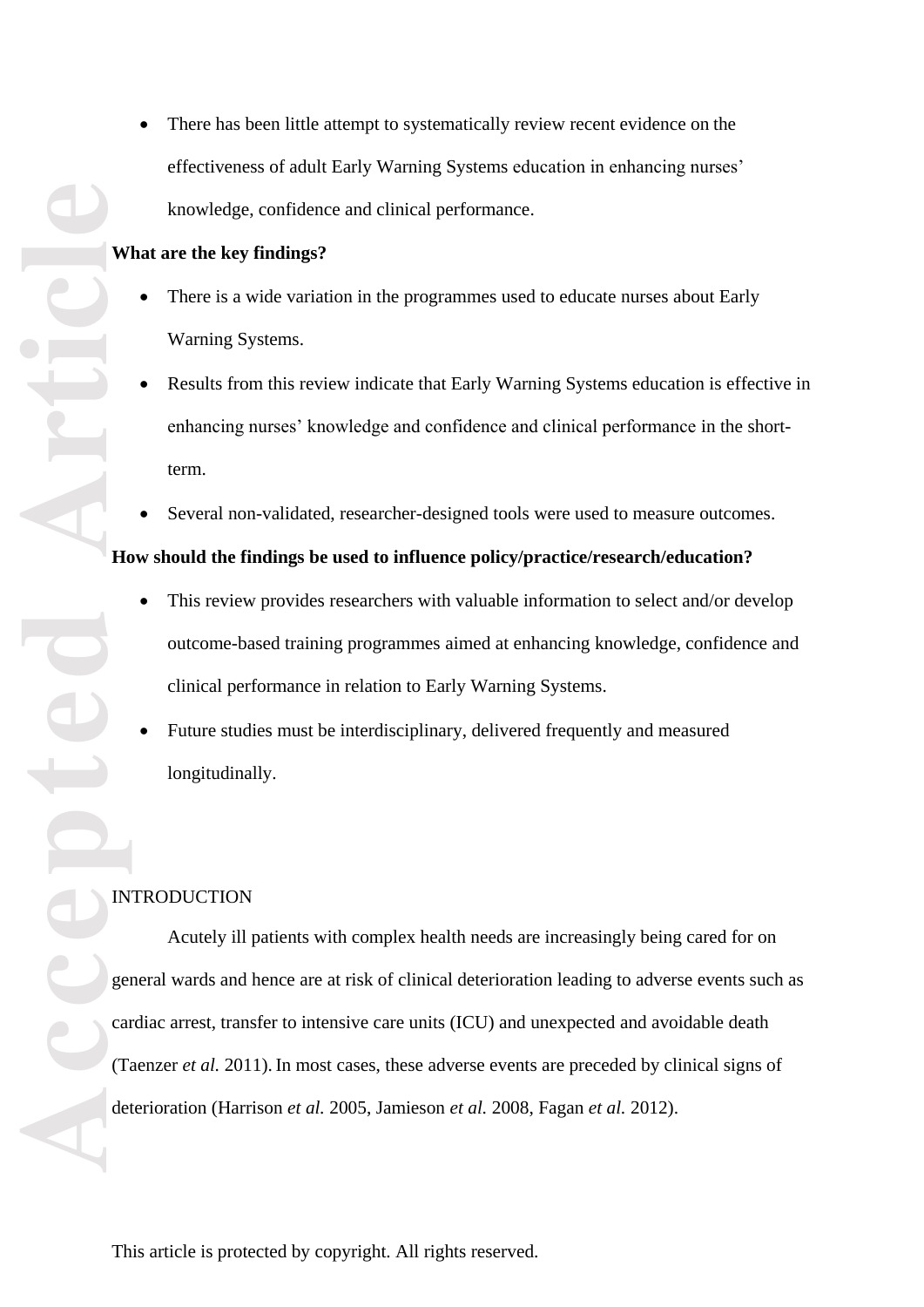**Accepted Article**

Timely detection and appropriate interventions are critical to providing safe and effective care to a clinically deteriorating patient (Alam *et al.* 2015). This involves identifying and classifying the severity of illness, providing prompts and structured communication tools to escalate care and following a definite escalation plan (National Clinical Effectiveness Committee [NCEC] 2013).

Failure to detect early signs of deterioration in the acutely ill patient is considered a major cause of avoidable morbidity and mortality (Alam *et al.* 2015). Attempts to achieve earlier identification of the clinically deteriorating patient led to the introduction of Early Warning Systems (EWS) in acute care settings (NCEC 2013).

#### **Background**

EWS, also known as track and trigger systems, are designed to facilitate early detection and communication of clinical deterioration by categorising the severity of illness and prompting timely review by the appropriately trained personnel at specific trigger points (Mitchell *et al.* 2010). EWS are based on an aggregate scoring system, where a score is allocated to key physiological parameters, including respiratory rate, oxygen saturation, temperature, systolic blood pressure, pulse rate and level of consciousness (Urban *et al.*  2015). The score allocated to each of the parameters is considered as a trigger point. For example, using the Irish National Early Warning Scoring (NEWS) system, a score of 3 on any of the aforementioned parameters serves as a trigger point, which requires healthcare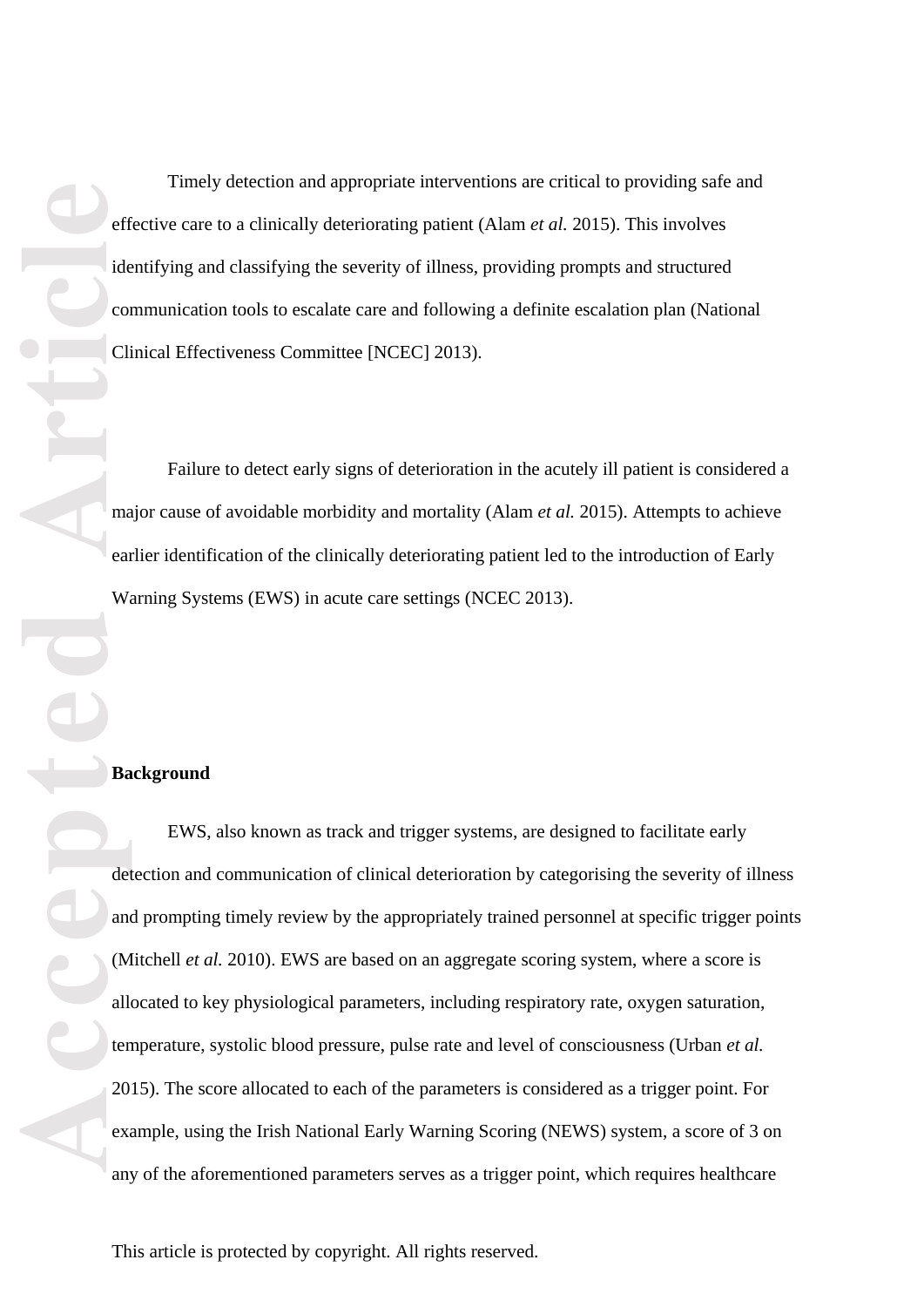professionals to escalate care (NCEC 2013). Other examples of widely used track and trigger systems include the Modified Early Warning Scoring system (MEWS) (Urban *et al.* 2015) and the Bispebjerg Early Warning Scoring system (BEWS) (Christensen *et al.* 2011) .

**Accepted Articles Contained Property** System and Tree clients and Determined Reserves and Tree clients are specifically approximated and allows are allows and  $\alpha L$ The introduction of EWS to adult general wards is complex (Robb & Seddon 2010). In addition, the effectiveness of EWS initiatives depends on the availability of adequate resources, leadership and healthcare professionals' knowledge and ability to recognise clinical deterioration. Several barriers to timely recognition and response to clinical deterioration exist. These include: lack of understanding of physiological deterioration and triggering criteria (De meester *et al.* 2013); failure to undertake complete and reliable vital sign measurement ; incorrect calculation of aggregate scores (Ludikhuize *et al.* 2012); ineffective communication (Rabol *et al.* 2011); poor clinical reasoning skills (Levett -Jone *et*  al. 2010); and inter-professional hierarchical factors such as the power relationships that exist between nurses and physicians (Shearer *et al.* 2012).

Several educational programmes have been designed to help nurses recognise and manage deteriorating patients, including Acute Life Threatening Events Recognition and Treatment (ALERT); Multi -professional Full -scale Simulation (MFS); COMPASS (Mitchell *et al.* 2010); and Acute Illness Management (AIM) (Liaw *et al.* 2011). Although there is a growth of educational programmes on various EWS, there has been little attempt to date to systematically review the recent evidence on their effect on nurses' knowledge, confidence and clinical performance.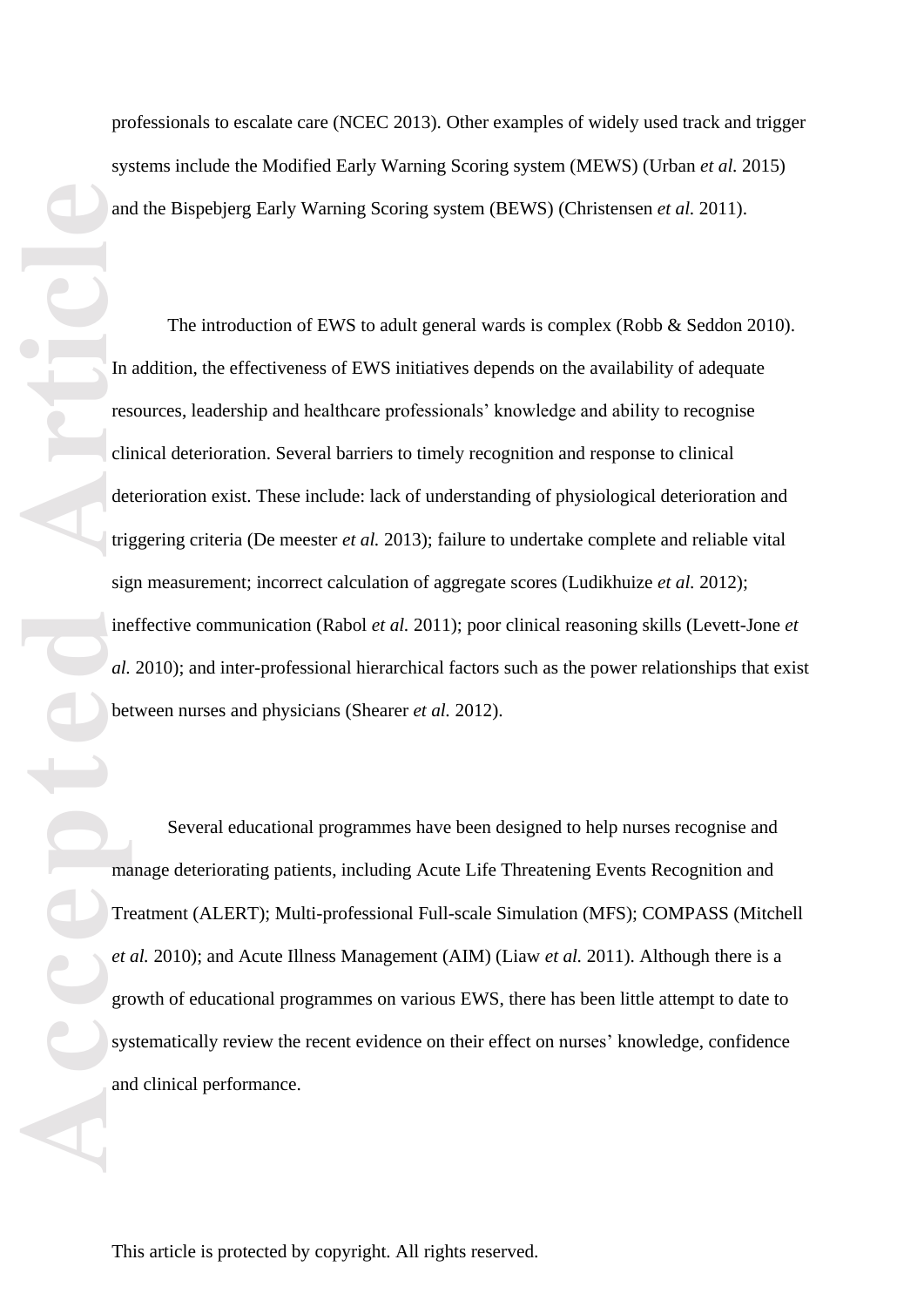**Aim s**

The aim of this systematic review was to determine the effect of adult EWS education on nurses' knowledge, confidence and clinical performance. The search was conducted based on three pre -specified questions developed using the PICO (population, intervention, comparison, outcome) framework outlined in the Cochrane Handbook for Systematic Reviews of Interventions (Higgins & Green 2011). These include:

(i) What is the effect of EWS educational programmes on nurses' level of knowledge, compared with baseline and/or control conditions?

(ii) What is the effect of EWS educational programmes on nurses' level of confidence compared with baseline and/or control conditions?

(iii) What is the effect of EWS educational programmes on nurses' clinical performance in terms of vital sign recording, EWS calculation and/or escalation of care compared with baseline and/or control conditions ?

# **Design**

**Accepted Articles Contains and Conduct Conduct Conduct Conduct Conduct Conduct Conduct Conduct Conduct Conduct Conduct Conduct Conduct Conduct Conduct Conduct Conduct Conduct Conduct Conduct Conduct Conduct Conduct Cond** A systematic review of educational interventions aimed at enhancing nurses' knowledge, confidence and clinical performance regarding EWS was undertaken. This review was guided by the Cochrane Handbook for Systematic Reviews of Interventions (Higgins & Green 2011) and reported in accordance with the Preferred Reporting Items for Systematic Reviews and Meta -Analysis (PRISMA) statement (Moher *et al.* 2009).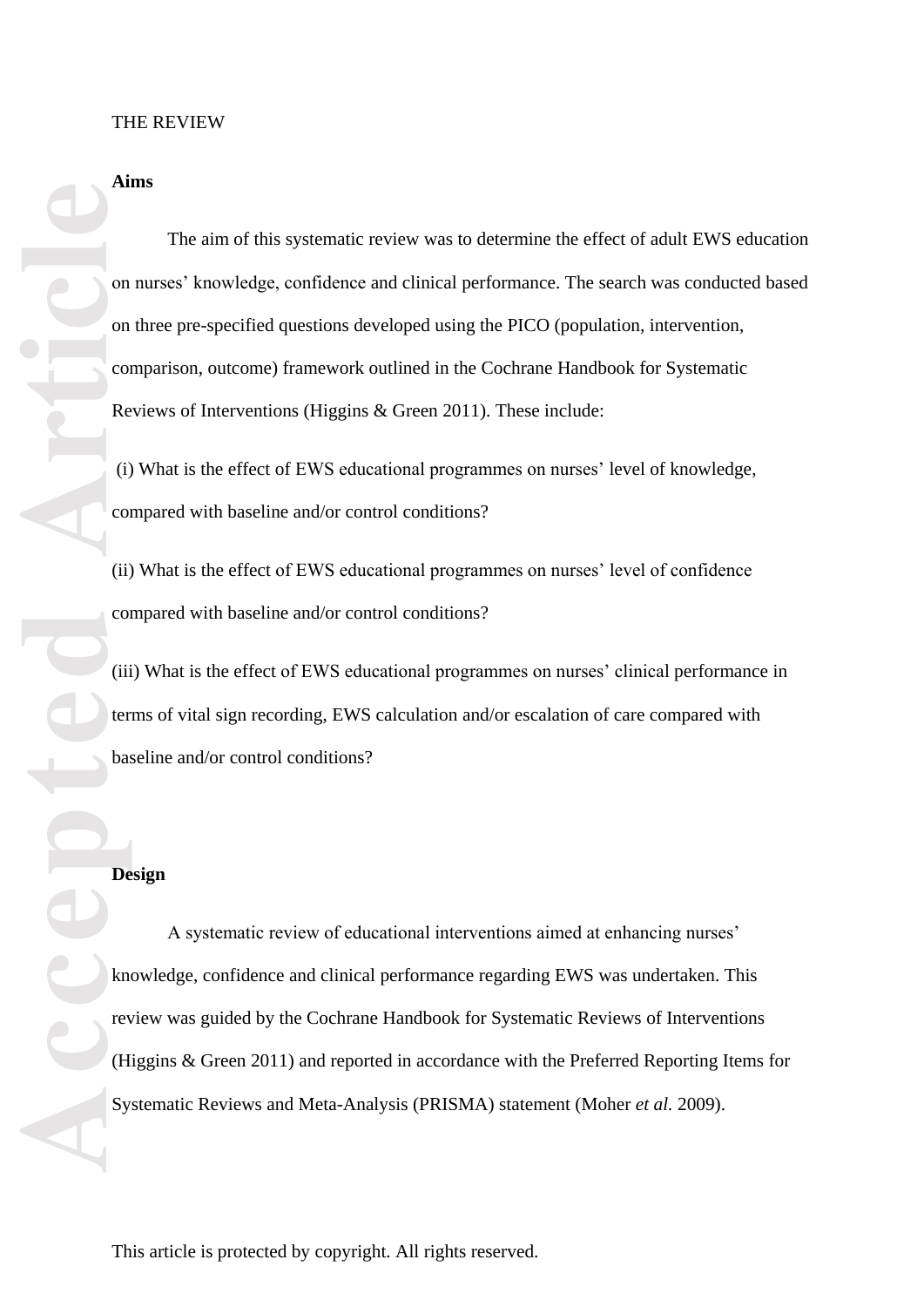#### **Search methods**

#### *Eligibility criteria*

The PICOS (S for study design) framework was used to determine the study eligibility criteria (Moher et al. 2009). Randomised controlled trials (RCTs), non-RCTs and pre - and post -test studies considered for inclusion met the following criteria: (i) involved adult patients (i.e. over 18 years of age); (ii) comprised programmes relating to the education and/or training of nurses about the use of EWS/track and trigger systems; (iii) compared the effect of educational programmes to baseline and/or control conditions ; (iv) addressed nurses' knowledge, confidence, an clinical performance in terms of vital sign recording, early warning score calculation and/or response to clinical deterioration; (v) published between January 2011 and November 2015; and ( v i) published in English.

Studies with paediatric patients (i.e. aged less than 18 years ) and/or pregnant patients were excluded as the scoring systems used in these patient populations are different. Opinion papers, policy reports, abstract -only articles, economic papers relating to budget impact analysis of EWS, studies evaluating the implementation of EWS and papers on the clinical effectiveness and validation of EWS were not deemed eligible for inclusion.

### *Search strategy*

A systematic search of several electronic databases and the Grey Literature was conducted between October and November 2015. The databases searched were: Academic Search Complete; CINAHL; MEDLINE; PsycINFO; PsycARTICLES; Psychology and Behavioral Science Collection; SocINDEX; the UK & Ireland Reference Centre; EMBASE;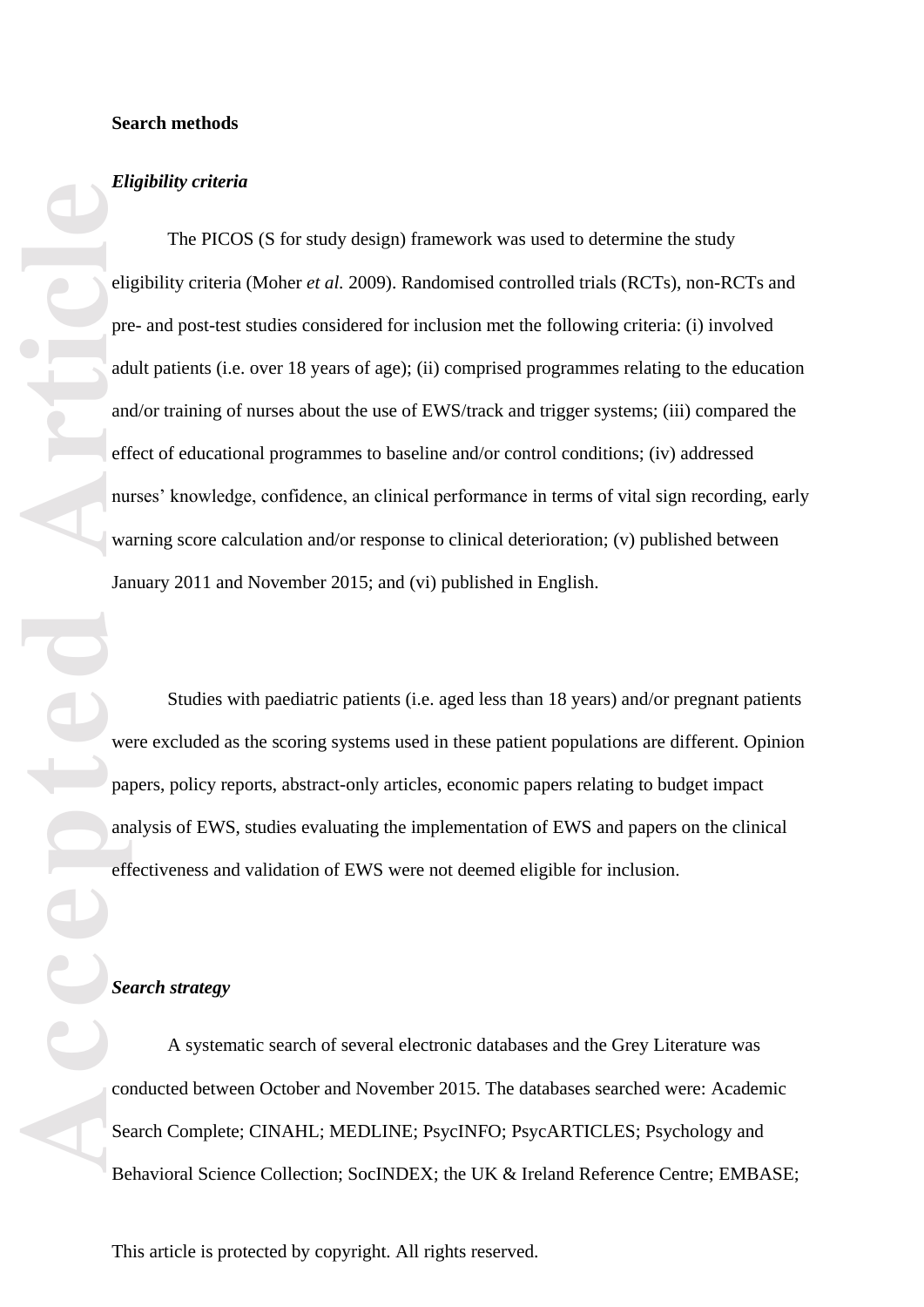the Turning Research Into Practice (TRIP) database; and the Cochrane Central Register of Controlled Trials (CENTRAL) . The Grey Literature searched included several guideline websites and repositories namely: Open Grey (2015) ; New York Academy of Medicine (2015) ; OpenDoar (2015) ; National Institutes of Health (2015) ; Health Service Executive (2015 ) ; Health Information and Quality Authority (2015) ; Health Research Board (2015) ; Lenus (2015) ; World Health Organization (2015) ; National Institute for Health and Care Excellence (2015); Department of Health (2015) ; National Health Service England (2015); Public Health Agency of Canada (2015) ; Google Scholar (2015) ; and Google (2015) . The search was limited to studies published in English between January  $1<sup>st</sup>$ , 2011 and November 30<sup>th</sup>, 2015. The reference lists of included studies were also searched for potentially eligible studies. The reason for limiting the search to five years was to capture the latest evidence, especially that new EWS are emerging and guidelines regarding staff education on the use of these systems are being continuously updated.

The PICOS framework was used to select and combine the search terms in a way that addressed the aim of this systematic review (Higgins & Green 2011 ). Keywords were searched on title and abstract and combined using Boolean operators 'AND' and 'OR' as well as Medical Subject Headings (MeSH). The full search strategy and eligibility criteria are presented in Table S1 in the online version of the article.

### **Risk of bias and level of evidence assessment**

The risk of bias for each study, the quality of evidence for each review outcome and the level of evidence for each study were assessed. The risk of bias for RCTs and non -RCTs was assessed using the nine criteria of the Effective Practice and Organisation of Care (EPOC 2015) tool included in the Cochrane Handbook (Higgins & Green 2011). This tool addresses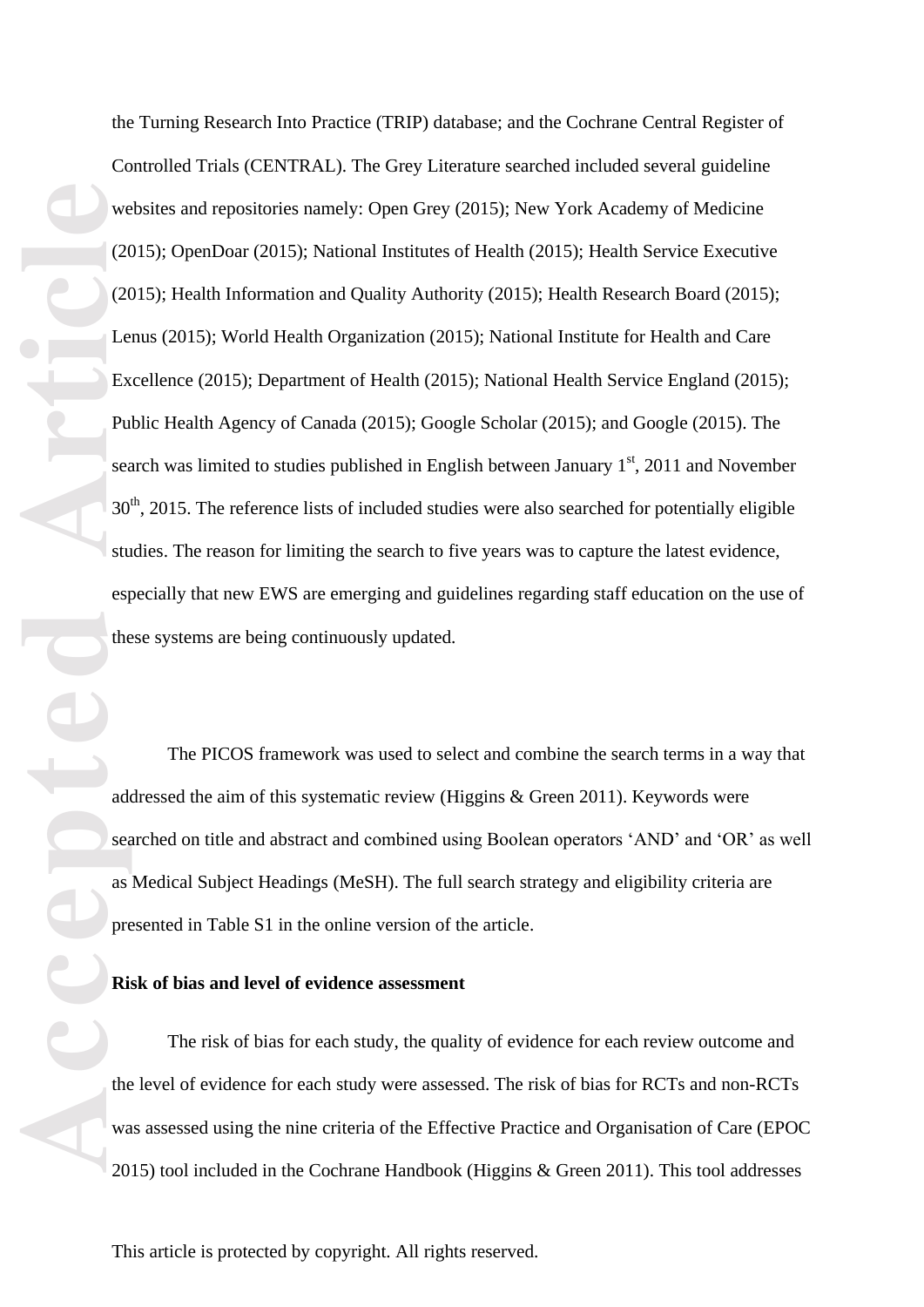participant allocation sequence; concealment of allocation; baseline outcome measurement; baseline participant characteristics ; incomplete data reporting; blinding; data contamination; selective outcome reporting; and other biases. Furthermore, the risk of bias for pre- and posttest studies was assessed using seven criteria in relation to confounding variables; shape of the intervention; consistency in data collection at pre - and post -test ; blinding; incomplete and/or selective outcome reporting; and other biases (EPOC 2015).<br>The quality of evidence for each review outcome (i.e. knowledge, confidence and

**Accepted**<br> **Accepted**<br> **Article**<br> **Article**<br> **Article**<br> **Article**<br> **Article**<br> **Article**<br> **Article**<br> **Article**<br> **Article**<br> **Article**<br> **Article**<br> **Article**<br> **Article**<br> **Article**<br> **Article**<br> **Article**<br> **Article**<br> **Article**<br> clinical performance) was then assessed using the Grading of Recommendations Assessment, Development and Evaluation (GRADE) tool (Guyatt *et al.* 2008). This is a key step in systematic reviews of interventions, as failure to do so poses a threat to the accuracy of recommendations (Higgins & Green 2011, Saab et al. 2016b). The quality of evidence for each outcome was assessed in terms of limitations in the design and implementation; indirectness of evidence; heterogeneity or inconsistency of results; imprecision of results; and likelihood of publication bias (Guyatt *et al.* 2008). Accordingly, the overall quality (i.e. GRADE) of each outcome was rated as either high, moderate, low, or very low (Higgins  $\&$ Green 2011).

Finally, the Scottish Intercollegiate Guidelines Network (SIGN 2014) level of evidence criteria were used to determine the level of evidence for each study in terms of internal validity (i.e. selection of subjects, assessment of outcomes, confounding and statistical analysis) and overall assessment. The level of evidence was graded between 1 and 4, with 1 being the highest score (SIGN 2014) .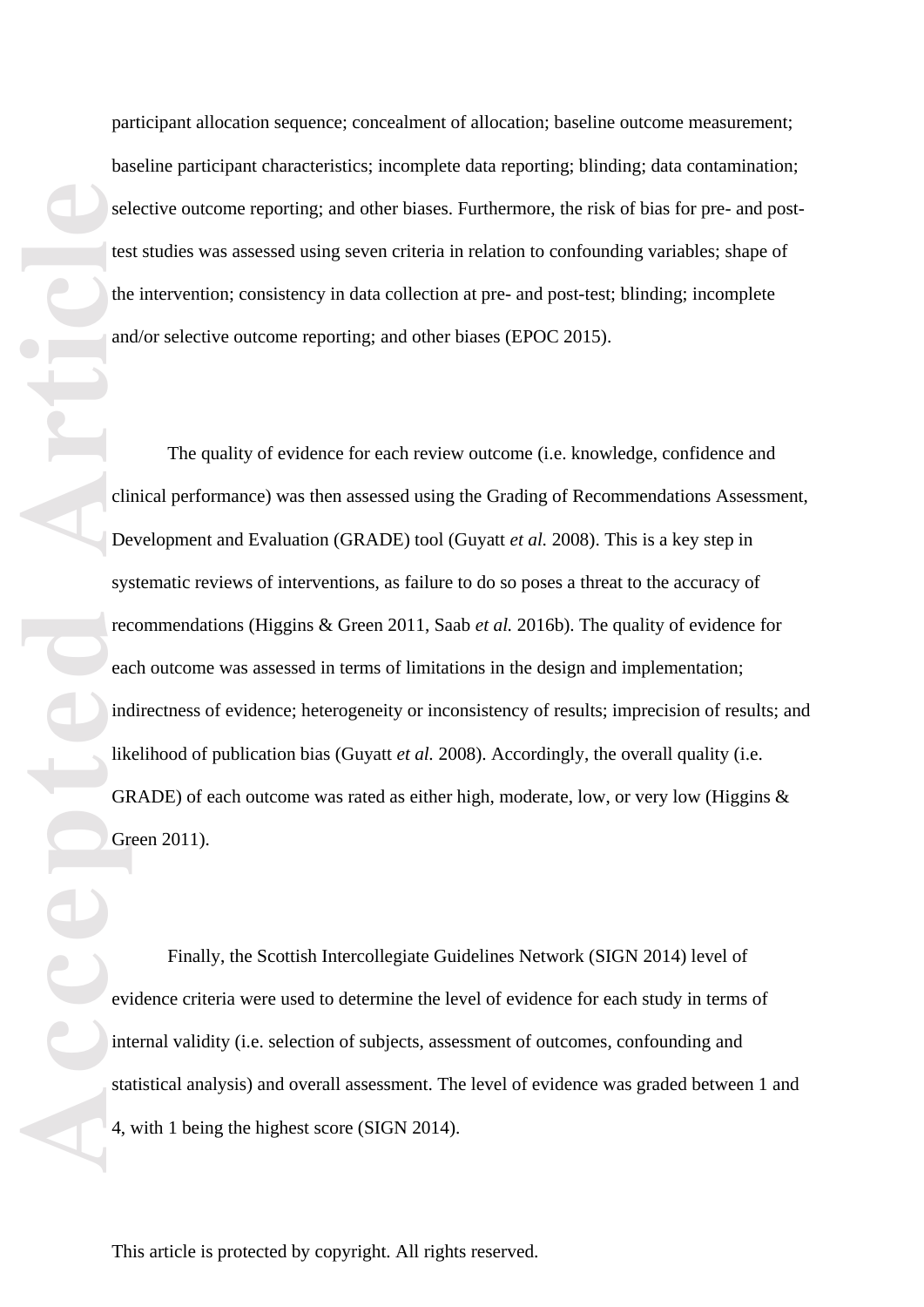**Accepted Articles Constructed Articles Constructed Articles Constructed Articles Constructed Property Constructed Articles Constructed Property Constructed Property Constructed Property Constructed Property Cons** Records identified from the search were exported to a software package for reference management (Endnote X7) and duplicates were deleted. All records were independently screened on title and abstract by the research team (in pairs) to determine whether they merited full -text review. Following the exclusion of ineligible articles based on title and abstract screening, the full -texts of potentially eligible papers were obtained and evaluated independently by two reviewers. Screening conflicts between two reviewers were resolved by consensus and if necessary involved a third reviewer.

Data from the included studies were extracted by two researcher s using a standardised extraction table that was used in previous systematic reviews (Saab *et al.* 2016a; Saab *et al.*  2016 b). The table was then cross -checked by two other reviewers for accuracy. The extracted data included: author(s) and year; aim(s); country and setting; population; study design; description of the intervention; outcomes measured; and findings. The level of evidence for each study using the SIGN (2014) criteria was also included in the data extraction table.

## **Synthesis**

This review is reported using the items of the PRISMA checklist (Moher *et al.* 2009). Data extracted from the reviewed studies are tabulated (Table 1 ) . The study selection process is then discussed in detail in terms of study identification, screening and inclusion. A synthesis of the key study characteristics (i.e. country and setting, population, design and outcomes measured) is then presented in -text and in a table format (Table 2). Findings from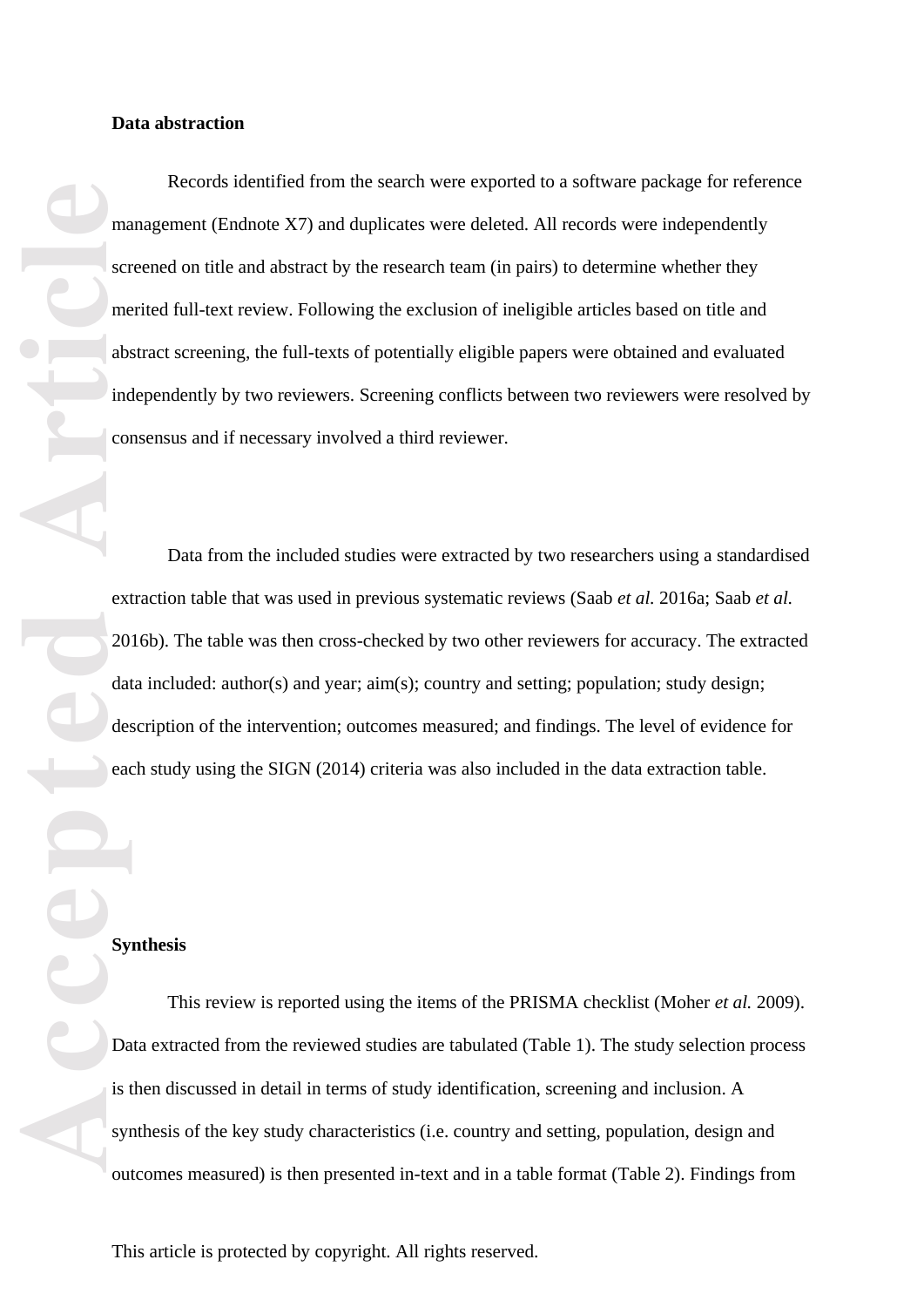individual studies are presented in the data extraction table. Narrative summaries of data were produced and grouped for each of the review outcomes (i.e. knowledge, confidence and clinical performance).

A meta -analysis was not attempted for several reasons. According to Higgins and Green (2011), a meta -analysis is not possible when the outcomes are varied and the studies are clinically diverse which is the case in this review. Moreover, studies in the present review differed in terms of methodology, educational programmes, modes of delivery, duration of programmes, instruments used to measure programme effectiveness, clinical settings where programmes were tested and length of follow -up.

**Contract of the Contract of the Contract of the Contract of the Contract of the Contract of the Contract of the Contract of the Contract of the Contract of the Contract of the Contract of the Contract of the Contract of t** The review outcomes were synthesized and mapped using a harvest plot (Figure 1) (Turley *et al.* 2013). Outcomes were plotted on the vertical axis. The direction of effects was plotted on the horizontal axis using three categories : 'favours control', 'no difference' and 'favours intervention'. Each of the reviewed studies was represented using a bar with the first three letters of the first author's last name. Shading of the bars corresponded to the statistical confidence in point estimate, height of the bar indicated the appropriateness of study design and the symbol over each bar indicated the risk of bias suing the EPOC (2015) criteria (Turley *et al.* 2013).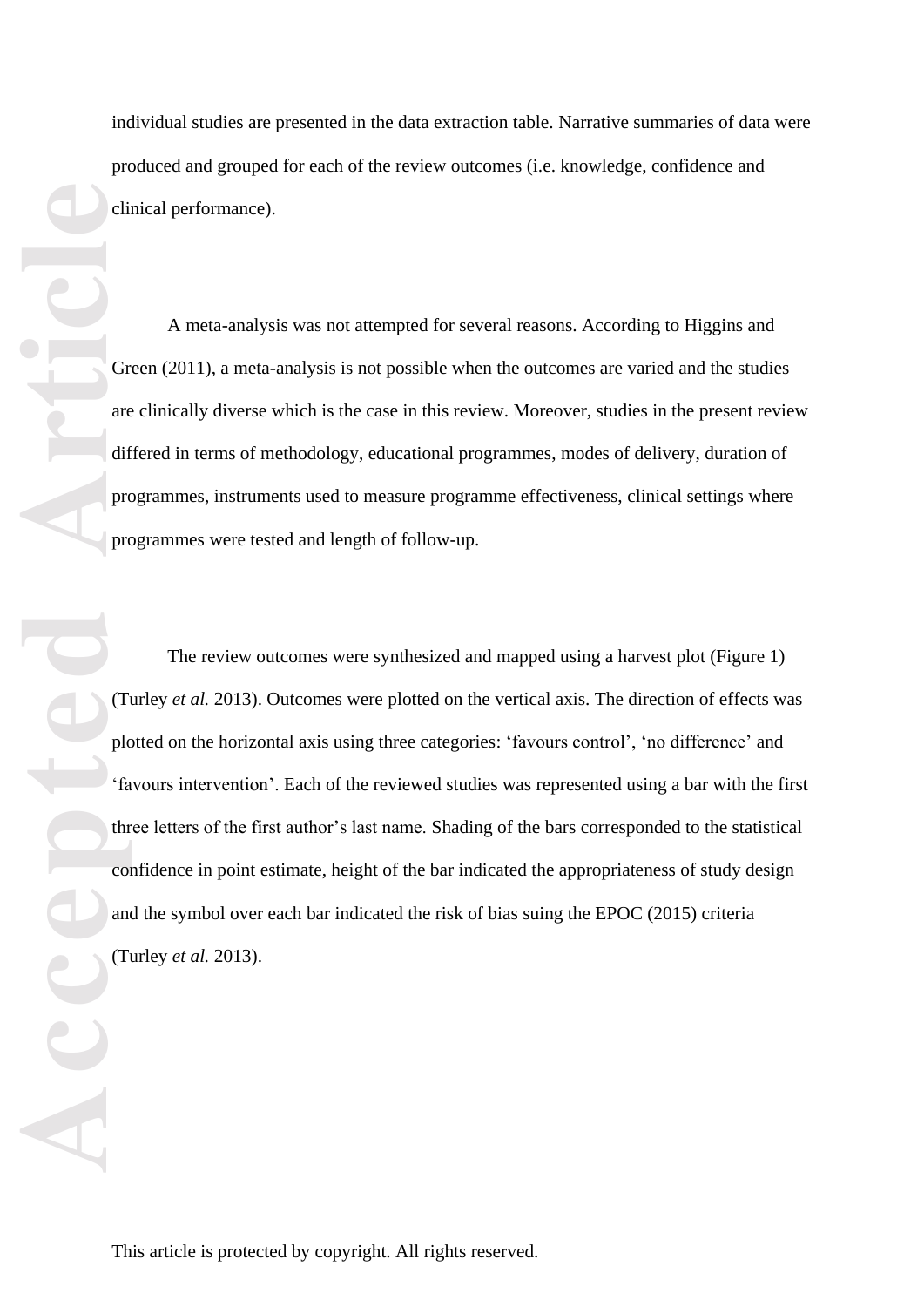### **Study selection**

The search strategy yielded 3 ,598 titles and abstracts. Duplicates were deleted  $(n=294)$  and irrelevant records were excluded based on title and abstract screening  $(n=3,304)$ . Following a full-text review of 267 articles, 256 full-text papers were excluded as they focused on budget impact analyses of EWS, evaluations of the implementation of EWS and effectiveness and validation of EWS systems. Reference list checks did not yield any new articles. Therefore, a total of 10 studies in 11 papers met the review eligibility criteria and were included in this review. Findings from the searches at each stage of the review process are illustrated using the PRISMA flowchart (Moher *et al.* 2009) (Figure 2 ).

#### **Study characteristics**

Form and the state of the state of the state of the state of the state of the state of the state of the state of the state of the state of the state of the state of the state of the state of the state of the state of the s The study characteristics are presented in Table 2 . The same study was reported in Liaw *et al.* (2015a) and Liaw *et al.* (2015b). Six countries were represented across the reviewed studies with the greater numbers conducted in USA (n=3), (Lindsey & Jenkins, 2013; Ozekcin *et al.* 2015; Rose *et al.* 2015), Singapore (n=2 ) (Liaw *et al.* 2014, Liaw *et al.* 2015a, Liaw *et al.* 2015b), in hospitals (n=7) (Cahill *et al.* 2011, Ludikhuize *et al.* 2011, Shaddel *et al.* 2014, Kyriacos *et al.* 2015, Merriel *et al.* 2015, Ozekcin *et al.* 2015, Rose *et al.* 2015) and simulation settings (n=3) (Lindsey & Jenkins 2013, Liaw *et al.* 2014, Liaw *et al.* 2015a, Liaw *et al.* 2015b). Sample size varied between 19 (Shaddel *et al.* 2014) and 147 (Cahill *et al.* 2011) participants. Five studies used a pre - and post -test design (Cahill *et al.* 2011, Shaddel *et al.* 2014, Merriel *et al.* 2015, Ozekcin *et al.* 2015, Rose *et al.* 2015), four studies were RCTs (Lindsey & Jenkins 2013, Liaw *et al.* 2014, Liaw *et al.* 2015a, Liaw *et al.*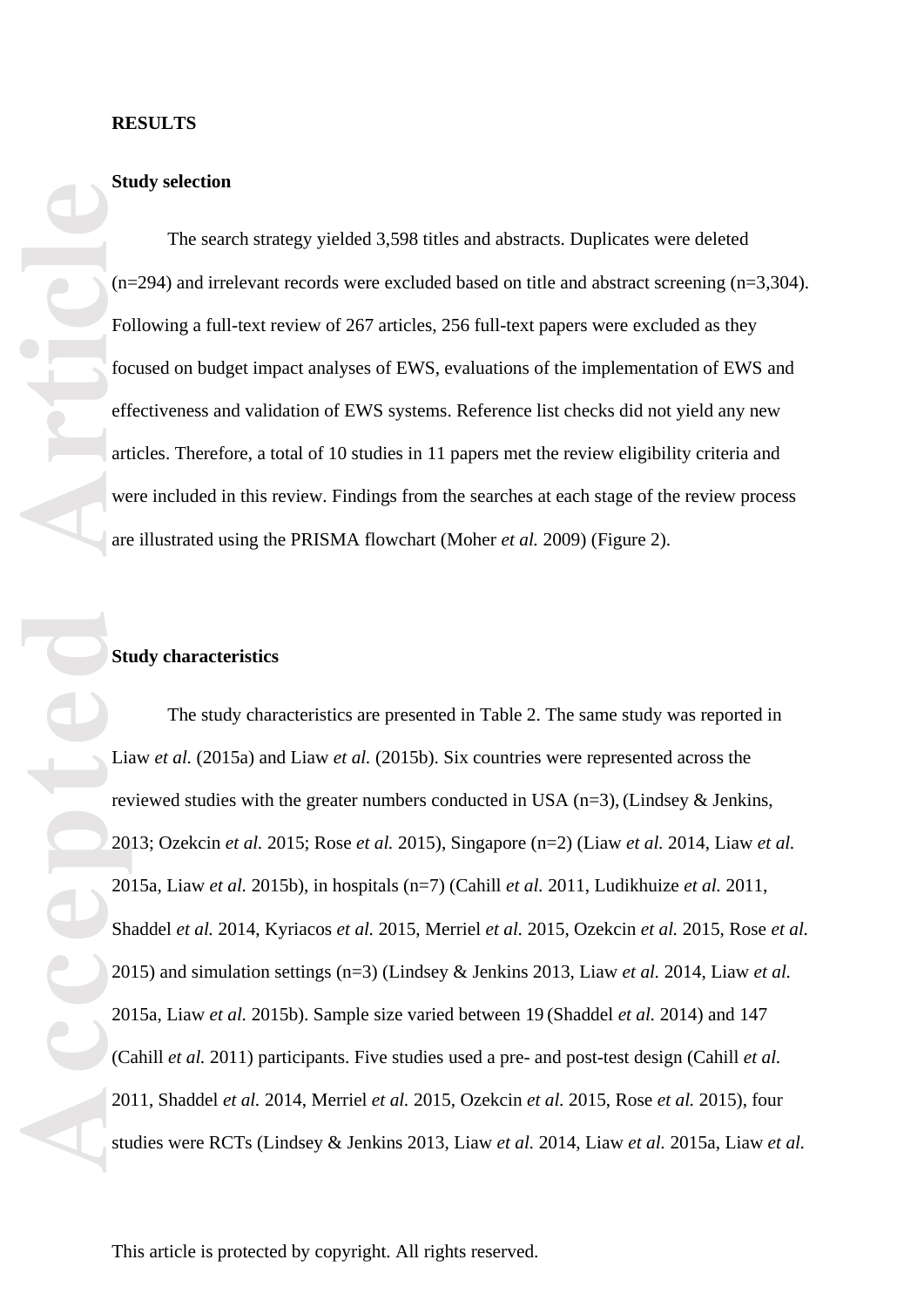2015b, Kyriacos *et al.* 2015) and one study was quasi -experimental (Ludikhuize *et al.* 2011). As for the educational interventions used in the reviewed studies, they included: interactive programmes, namely Rescuing a Patient in Deteriorating Situations (RAPIDS) (Liaw *et al.* 2014) and e -RAPIDS (Liaw *et al.* 2015a, Liaw *et al.* 2015b) ;fully automated virtual patient simulation and facilitator-led mannequin-based simulation (Liaw et al. 2014); MEWS charts and the Cape Town MEWS training programme and manual (Kyriacos *et al.* 2015); educational sessions about a new observation chart (Cahill *et al.* 2011); code blue simulation and rapid response education (Lindsey & Jenkins 2013) ; a fictional deteriorating patient (Ludikhuize et al. 2011); an EWS training session (Merriel et al. 2015); an e-learning module and simulation (Ozekcin et al. 2015); and one-on-one and small group education about e-MEWS (Rose *et al.* 2015) and MEWS (Shaddel *et al.* 2014).

The effectiveness of the interventions was assessed using several researcher designed instruments namely: a knowledge questionnaire and performance tool (Liaw *et al.* 2015a, Liaw *et al.* 2015b); written tests (Kyriacos *et al.* 2015) ; multiple choice questionnaires (Lindsey & Jenkins 2013, Ozekcin *et al.* 2015) ; clinical observations (Ludikhuize *et al.* 2011) ; and chart reviews and audits (Merriel *et al.* 2015, Rose *et al.* 2015).

#### **Risk of bias and level of evidence assessment**

Nurses in the reviewed controlled trials were adequately allocated to control and experimental groups and their allocation was adequately concealed with the exception of one quasi -experimental study (Ludikhuize *et al.* 2011). As for baseline outcome measures, the risk of bias was low in two studies (Kyriacos *et al.* 2015, Liaw *et al.* 2015a, 2015b) and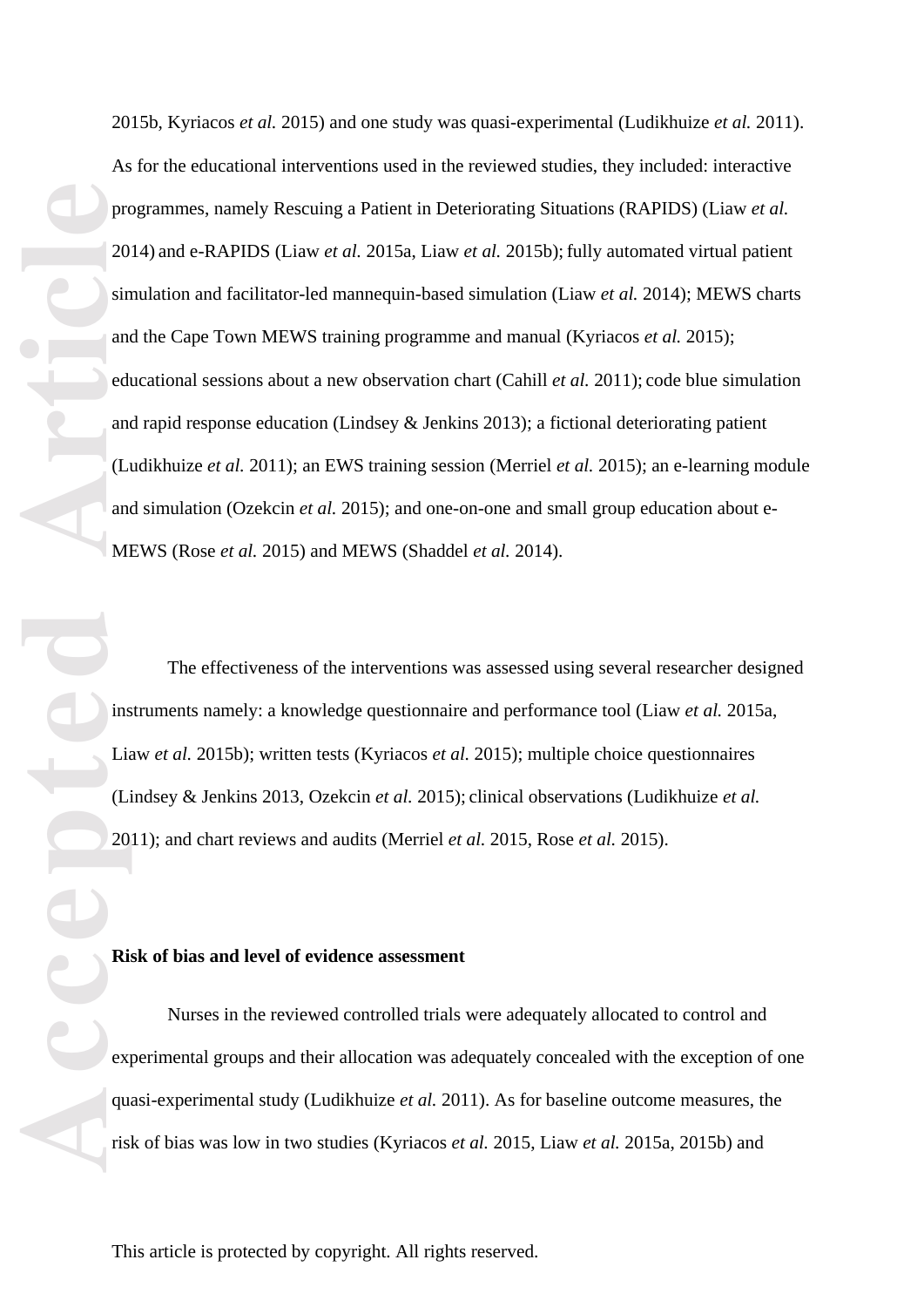unclear in the remaining studies (Ludikhuize *et al.* 2011, Lindsey & Jenkins 2013, Liaw *et al.* 2014 ). Participant characteristics were similar at baseline in all but one RCT (Linsey & Jenkins 2013). Incomplete outcomes were not addressed in the majority of the controlled trials. Blinding was reported in all but one RCT (Lindsey & Jenkins 2013) and the risk for data contamination was low in all controlled trials with the exception of one RCT (Lindsey & Jenkins 2013). All the reviewed controlled trials were free from selective outcome reporting, two studies were free from other risks of bias (Ludikhuize *et al.* 2011, Kyriakos *et al.* 2015) and estimates of precision were reported in only one RCT (Kyriakos *et al.* 2015). The full risk of bias assessment for RCTs and non -RCTs is available as a supplementary file (See supporting information Table S2 in the online version of the article).

**Accepted Articles I Article**<br> **Accepted Articles I Articles I Articles I Articles I Articles I Articles I Articles I Articles I Articles I Articles I Articles I Articles I Articles I Articl** As for the pre - and post -test studies, all but one intervention (Rose *et al.* 2015) were free from confounders. The shape of the intervention effect was pre -specified in all but one study (Shaddel *et al.* 2014). The data collected before and after the intervention were the same for all the reviewed pre - post -test studies. Blinding was addressed in two studies (Merriel *et al.* 2015, Rose *et al.* 2015) and omitted in the remaining three studies (Cahill *et al.* 2011, Shaddel *et al.* 2014, Ozekcin *et al.* 2015). The risk for incomplete outcome reporting was unclear in all five pre - and post -test studies. The risk for selective outcomes reporting was found to be low in all pre - and post -test studies. Yet, they had a high risk for other biases including data contamination. Moreover, only Merriel *et al.* (2015) reported on estimates of precision. The full risk of bias assessment for pre - and post -test studies is available as a supplementary file (See supporting information Table S3 in the online version of the article).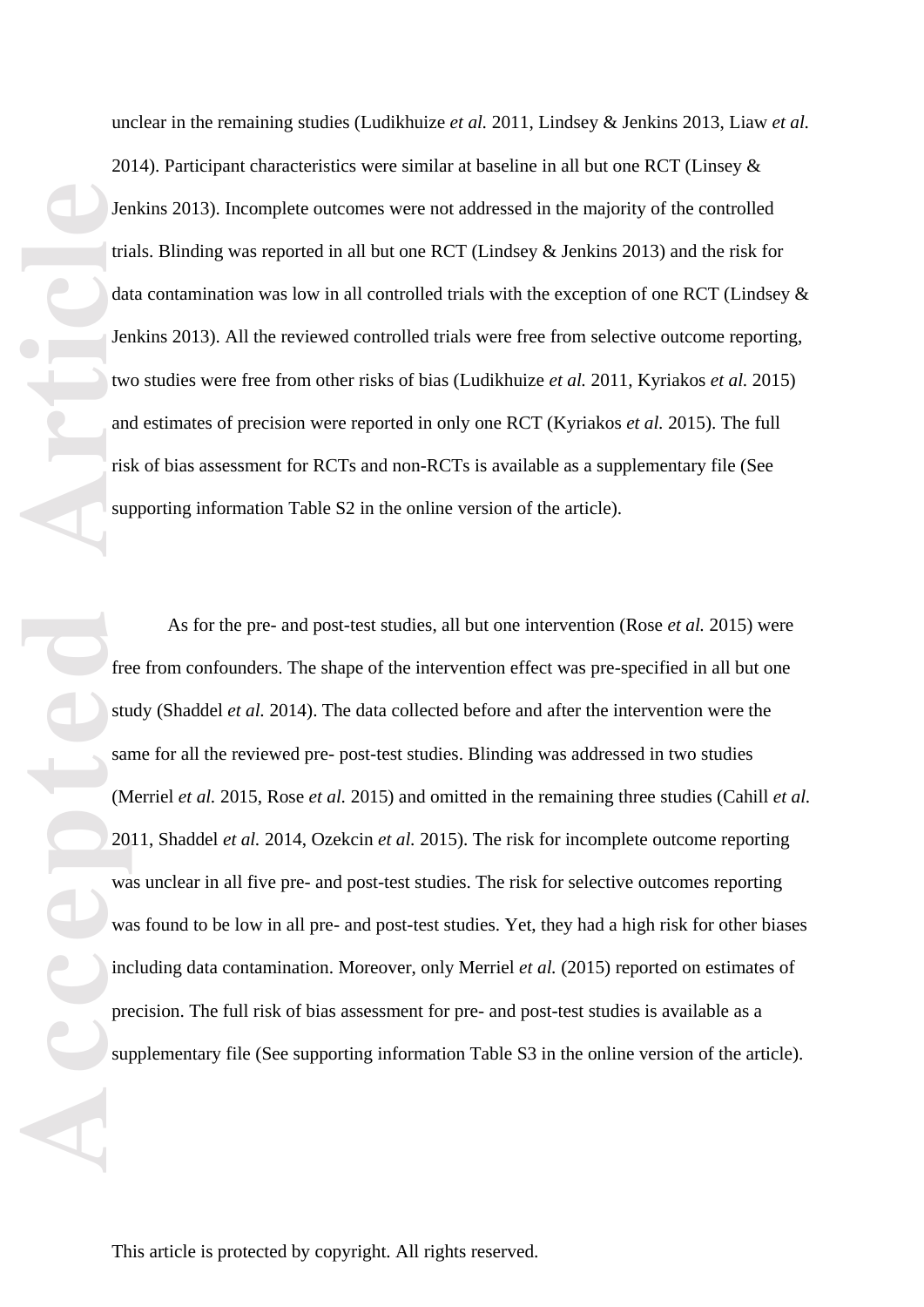**Accepted Articles** <br> **Accepted Articles in purince**<br> **Accepted Articles System**<br> **Articles System**<br> **Articles System**<br> **Articles System**<br> **Articles 20**<br> **Condensation** The overall quality of evidence rating for each outcome was found to be moderate for knowledge and low for performance and confidence. This was attributed to several methodological limitations and biases. For instance, not all the reviewed studies addressed blinding of the outcome assessor and only four studies had a robust design (i.e. RCT). In addition, the effectiveness of the reviewed educational interventions was often assessed using researcher -designed instruments with no details as to their validity or reliability. As for imprecision, most of the reviewed interventions had a small sample size that was selected purposely rather than randomly. Differences in baseline outcome measures and reporting on incomplete outcome data were unclear in the majority of the reviewed interventions. The quality of evidence assessment per review outcome is presented in Table 3.

In relation to the level of evidence for each study, all but one (Kyriacos *et al.* 2015) scored 2- on the SIGN tool which indicates a high risk of confounding, bias, as well as a significant risk that the relationship between the variables is not causal (SIGN 2014). The scores per study reviewed are presented in Table 1 .

### **Synthesis of results**

### *Knowledge*

Knowledge was assessed in four studies (Lindsey & Jenkins 2013, Kyriacos *et al.* 2015, Liaw *et al.* 2015a, Liaw *et al.* 2015b, Ozekcin *et al.* 2015) . Overall, the knowledge and competence of healthcare professionals improved immediately following various educational programmes. For instance, knowledge of the key elements of EWS significantly increased among nurses who attended an interactive web -based programme (e -RAPIDS) in comparison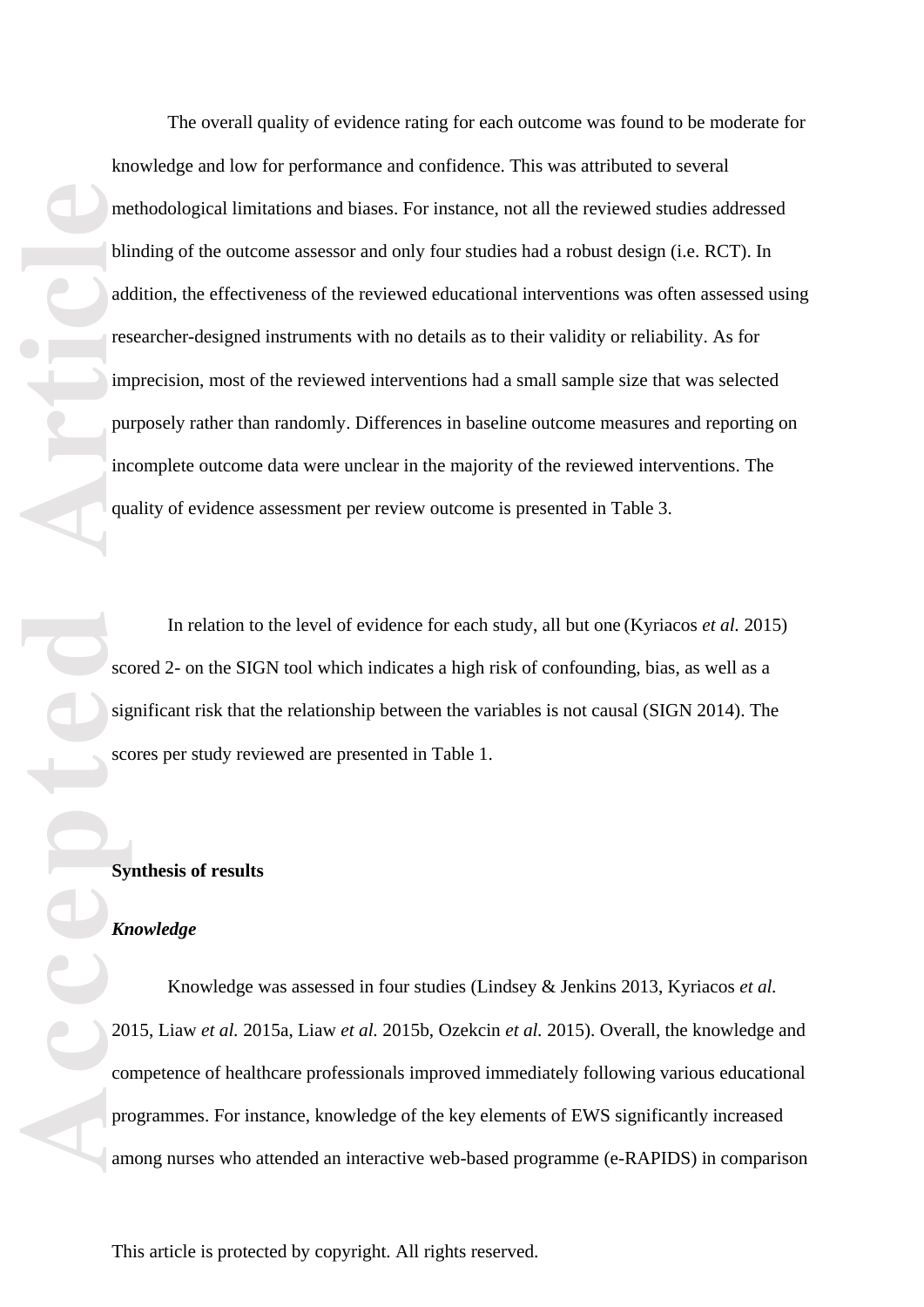to those who did not (21.29% vs. 18.89%; P < 0.001) (Liaw *et al.* 2015a, Liaw *et al.* 2015b). Similar findings were reported by Lindsey and Jenkins (2013) whereby a novel rapid response education intervention succeeded in enhancing nursing students' understandings of rapid response systems compared with those who did not receive the education (Mean=90.91 SD 8.73 vs. 64.8 SD 19.69 respectively; P < 0.001). In another study, Kyriacos *et al.* (2015) introduced a novel MEWS chart and associated training which was found to increase nurses' knowledge scores from a mean of 4/23 (19.5%) at pre-test to 14/23 (61.4%) (t3.8; 95%CI -30.0t, 8.9; P = 0.001) two weeks following the intervention.

### *Confidence*

Frage Reserved Strategy of the Contract of the Contract of the Contract of the Contract of the Contract of the Contract of the Contract of the Contract of the Contract of the Contract of the Contract of the Contract of the Two of the reviewed studies measured the nurses ' level of confidence (Shaddel *et al.* 2014, Ozekcin *et al.* 2015). For instance, Ozekcin *et al.* (2015) investigated the effectiveness of a four -week e -learning module on nurses' knowledge of signs and symptoms of deterioration and confidence in recognising clinical deterioration. It was found that, following the module, nurses' confidence increased significantly in recognising deterioration (Mean= $4.06/5$  SD 0.44 at pre-test vs.  $4.45/5$  SD 0.51 at post-test; P=0.001) and in responding to an unstable patient (Mean= $4/5$  SD 0.52 at pre-test vs.  $4.48/5 \pm 0.51$  at post-test; P<0.0001). Shaddel *et al.* (2014) also explored nurses' confidence following the introduction of the MEWS tool and associated training. It was found that confidence significantly improved from a mean of  $3.73/5$  at pre-test to  $4.63/5$  at post-test (Z=3.81; P=0.0001). The long-term effects of both intervention s were not reported (Shaddel *et al.* 2014, Ozekcin *et al.* 2015).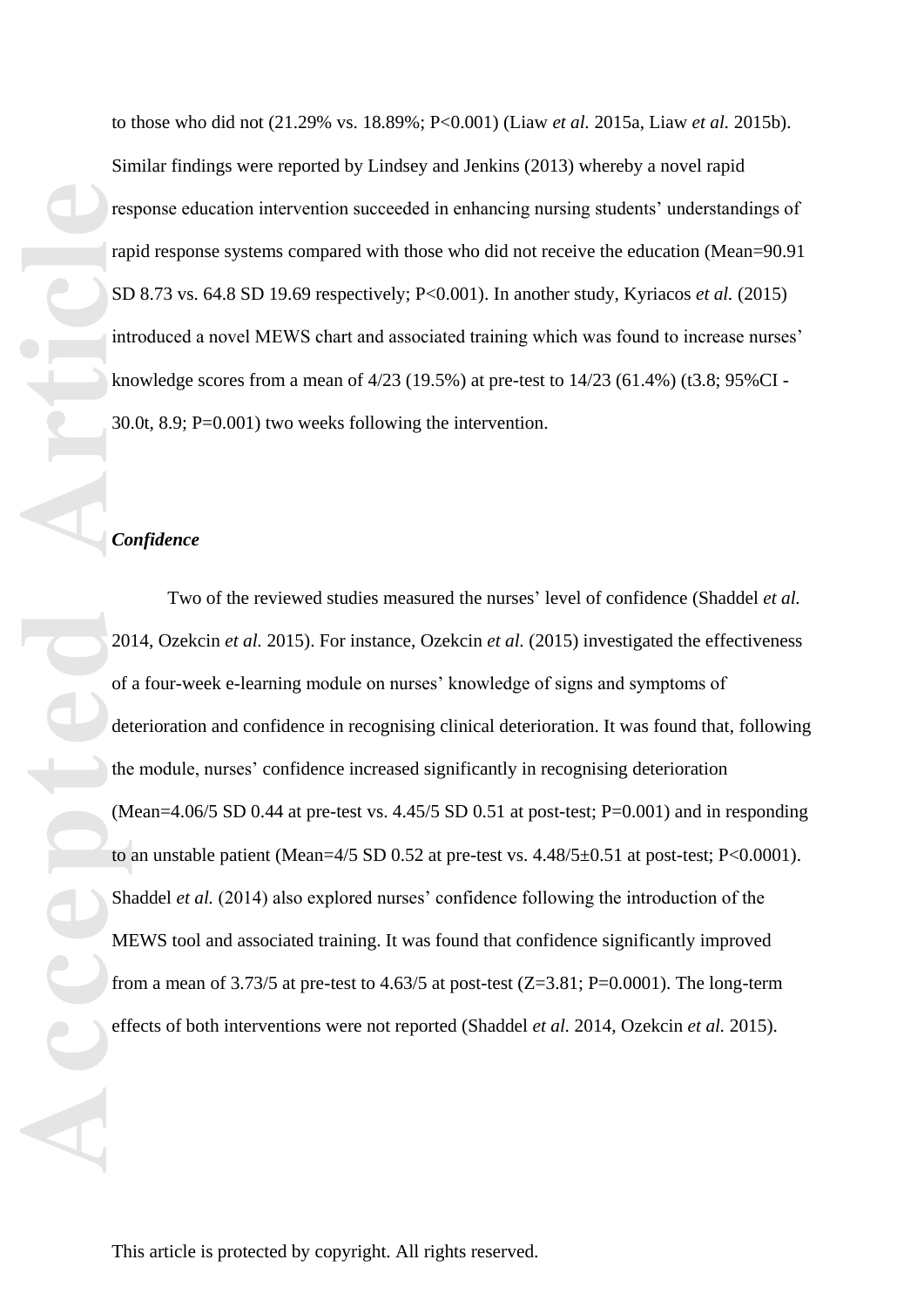Clinical performance was assessed in all but one study (Lindsey & Jenkins 2013) and was judged in terms of accurate documentation of vital signs, accurate calculation of EWS and appropriate response to clinical deterioration.

Generally, nurses in the reviewed studies correctly calculated early warning scores (i.e. recorded a full set of vital signs and computed the corresponding EWS) following exposure to the educational programmes (Ludikhuize *et al.* 2011, Liaw *et al.* 2014, Shaddel *et al.* 2014, Liaw *et al.* 2015a, Liaw *et al.* 2015b, Merriel *et al.* 2015, Ozekcin *et al.* 2015). Merriel *et al.* (2015) evaluated the effectiveness of multidisciplinary training on intervention and recognition of the deteriorating patient. It was found that nurses were more likely to calculate early warning scores correctly post-test in comparison to pre-test (68.02% vs. 55.12%; Risk Ratio=1.24, 95% CI 1.07,1.44; P < 0.01). In addition, observations were more likely to be performed at the correct frequency compared with pre-test (78.57% vs. 68.09%; Risk Ratio=1.20, 95% CI 1.09, 1.32). Another example is the study by Liaw *et al.* (2014) whereby nursing students' performance improved significantly immediately and 2.5 months following a fully automated virtual patient simulation (P<0.001) and a facilitator-led mannequin-based simulation (P<0.05).

Recording of vital signs improved in four studies (Cahill *et al.* 2011, Kyriacos *et al.* 2015, Ludikhuize *et al.* 2011, Liaw *et al.* 2014). For instance, following the introduction of a new observation chart and associated education, documentation of a full set of vital signs improved significantly (47.6% at pre -rest vs. 96.3% two weeks post -test vs. 96.4% three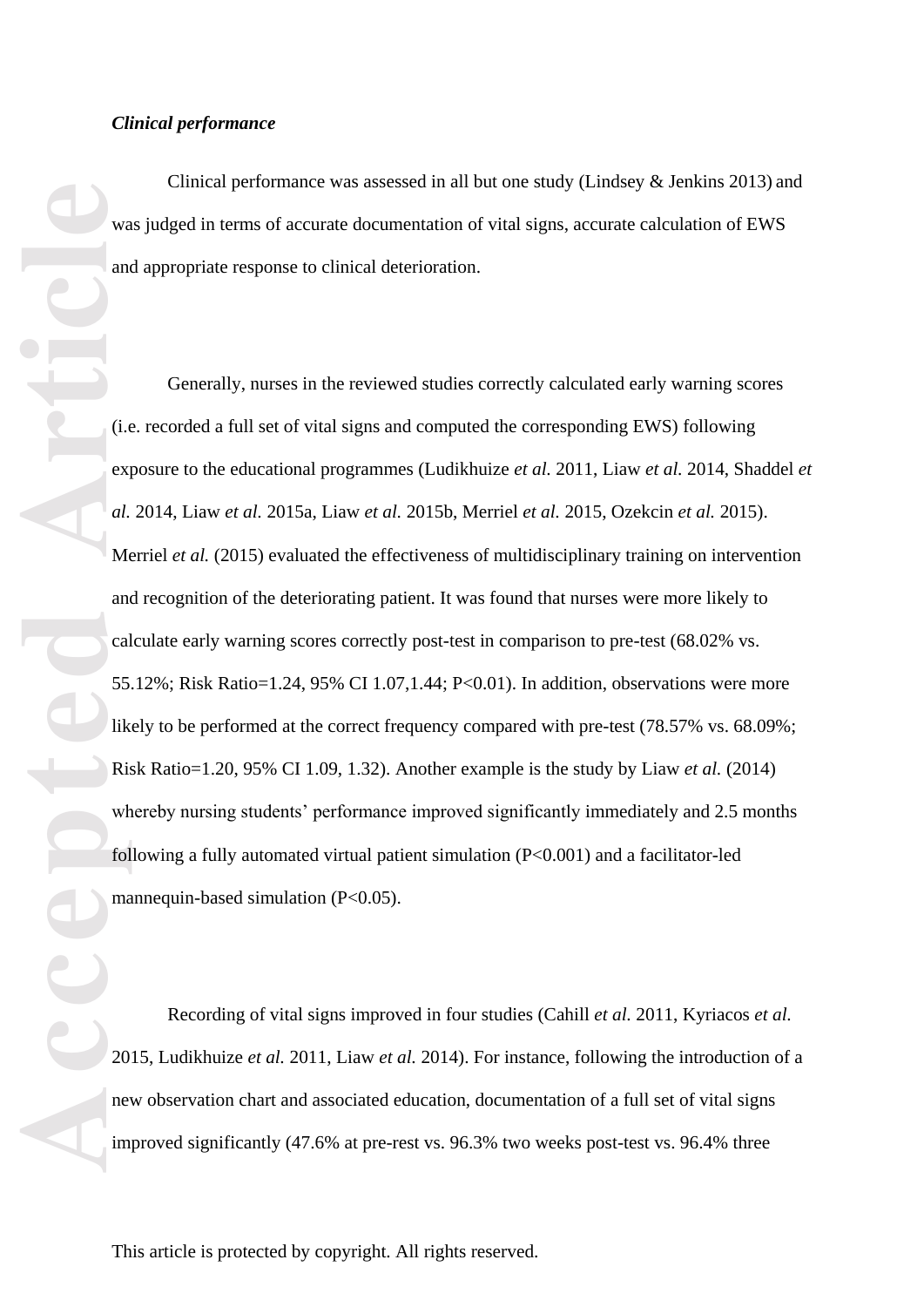months post-test; P<0.001) (Cahill *et al.* 2011). Similarly, documentation of respiratory rate (48.2% vs. 25 %; P < 0.05) and heart rate (74.3% vs. 37.5%; P < 0.01) improved significantly among nurses who undertook an EWS web -based programme (RAPIDS) in comparison to those who did not (Liaw *et al.* 2015a, Liaw *et al.* 2015b).

**Accepted Article**<br> **Article**<br> **Accepted**<br> **Article**<br> **Article**<br> **Article**<br> **Article**<br> **Article**<br> **Article**<br> **Article**<br> **Article**<br> **Article**<br> **Article**<br> **Article**<br> **Article**<br> **Article**<br> **Article**<br> **Article**<br> **Article**<br> MEWS training did not lead to an increase in appropriate response to clinical deterioration in several studies. For instance, although MEWS -trained nurses were able to identify and review a deteriorating patient more often than untrained nurses (77% vs. 58%;<br>P=0.05), 67% of trained nurses and 43% of non-trained nurses notified the physician which<br>was not statistically significant (Ludik nurses calculated MEWS correctly and only 1 of 47 trained nurse s used SBAR (situation, background, assessment and recommendation) (Ludikhuize *et al.* 2011). Similarly, Kyriacos *et al.* (2015) found that MEWS training was not associated with a significant change in response to deterioration among trained nurses (Odds Ratio=2.63; 95% CI 0.53, 12.97).

#### **DISCUSSION**

Evidence from this review suggests that EWS educational programmes succeeded in increasing nurses' knowledge, confidence and clinical performance with regards to calculation of EWS and documentation of vital signs, at least in the short -term (i.e. immediately following exposure to the programme). Several interventions had little or no effect on nurses' detection of clinical deterioration, appropriate escalation and use of communication tools such as SBAR. Examples include a study using MEWS chart, Cape Town MEWS training programme and manual (Kyriacos *et al.* 2015) and an observational study whereby MEWS trained nurses' responses to a fictional deteriorating patient was assessed (Ludikhuize *et al.* 2011).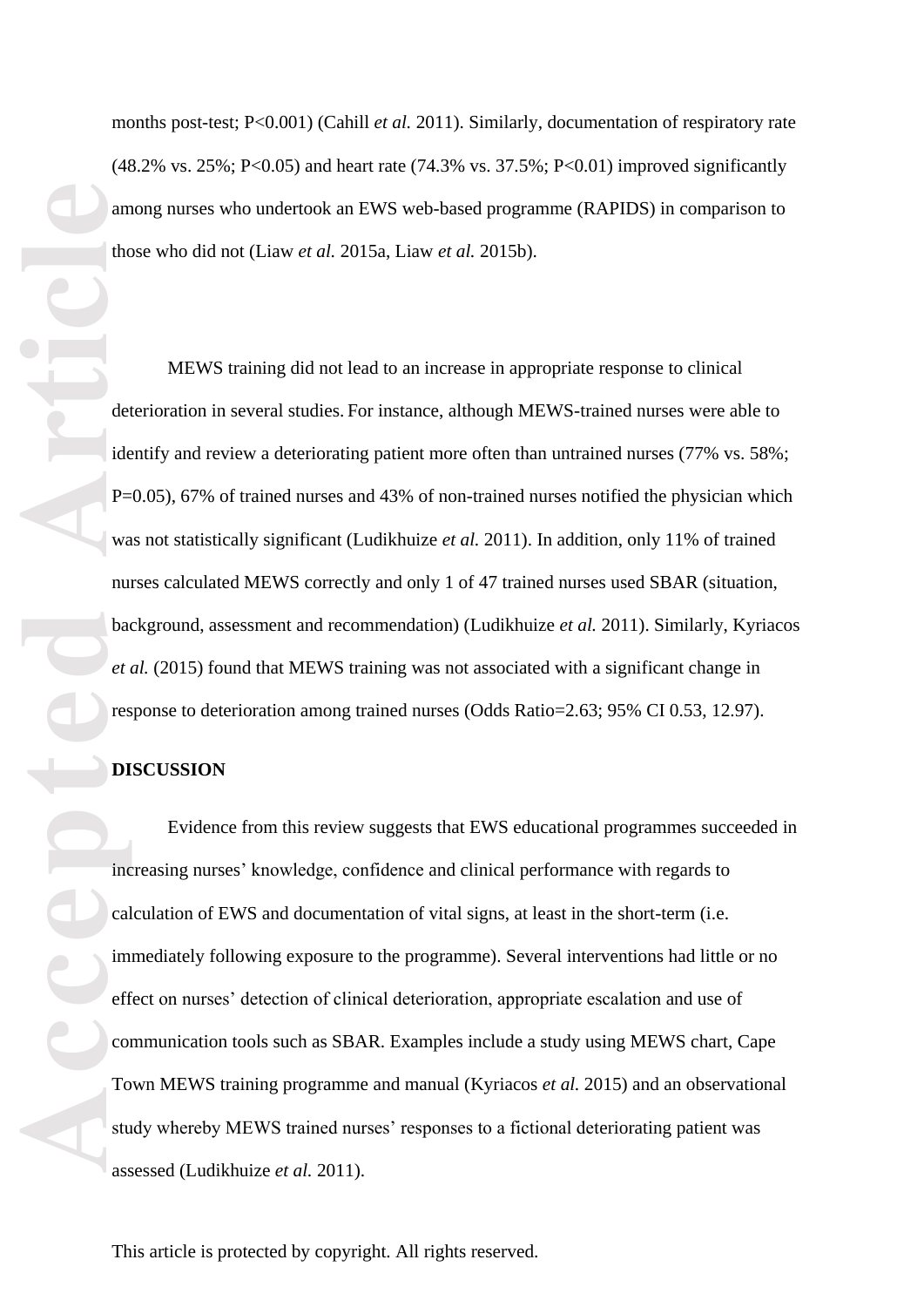This review confirms that there is lack of high quality evidence to evaluate the effect of EWS educational programmes on nurses' knowledge, confidence and clinical performance. This was thought to be due to several factors including the small sample size, lack of evidence of sample size calculation, lack of blinding of the outcome assessors and biases. Several publications relating to researcher -designed programmes lacked details as to the contents of the educational interventions. In addition, a variety of outcomes were measured using various tools and studies were heterogeneous in terms of methodology and clinical setting. This made it impossible to group the review outcomes into a meta -analysis (Higgins & Green 2011).

**Percent of the Contract of the Contract of the Contract of the Contract of the Contract of the Contract of the Contract of Contract of Contract of Contract of Contract of Contract of Contract of Contract of Contract of Co** Time of delivery of the educational sessions varied enormously, from 15 minutes in one study (Shaddel *et al.* 2015) to 8 months in another (Liaw *et al.* 2014) with no study using well -established educational programmes such as AIM, ALERT, COMPASS and MFS (Liaw *et al.* 2011). For example, COMPASS is known to be effective in the categorisation of patients' severity of illness, early detection of patient deterioration, use of communication tools such as SBAR and the identification of triggers points that should prompt early medical review and use of an escalation plan (Health Service Executive 2011). However, the use of COMPASS alone does not guarantee that appropriate escalation of care is going to take place.

Although the key assessment parameters addressed in EWS were addressed in the reviewed educational programmes, other parameters that have shown to predict clinical deterioration and adverse outcomes were not accounted for. These include patient age (Churpek *et al.* 2015), urinary output (Martin *et al.* 2015), emotional state (Bian *et al.* 2015),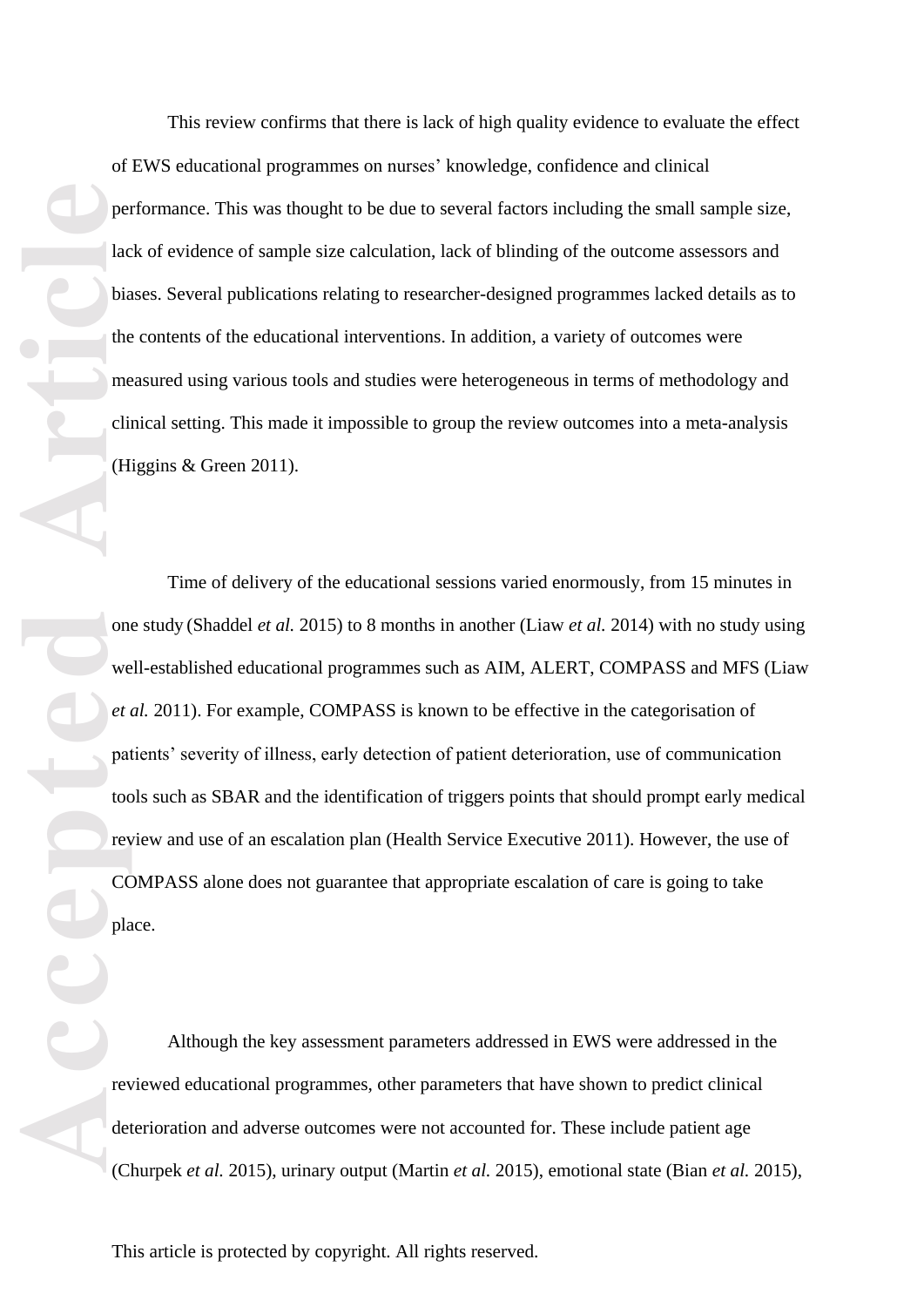pressure index (Churpek *et al.* 2012), prior admission to ICU (Churpek *et al.* 2014) and pre existing comorbidities (Huggan *et al.* 2015, Hegarty *et al.* 2016).

exi<br>
existed<br>
articles<br>
articles<br>
articles<br>
articles<br>
articles<br>
det<br>
int<br>
of<br>
com<br>
articles<br>
det<br>
int<br>
det<br>
articles<br>
articles<br>
det<br>
articles<br>
det<br>
articles<br>
det<br>
articles<br>
det <br>
articles<br>
det <br>
articles<br>
det <br>
articles<br>
d Tritley (Romero-Braftar *at at*, 2014), diastolic blood pressure (Christofidis *et al.* 2013), pulse<br>pressure index (Churpek *et al.* 2012), prior admission to ICU (Churpek *et al.* 2014) and pre-<br>existing comorbidities ( Measurements of knowledge, confidence and clinical performance varied across the reviewed studies. For instance, performance was judged on the basis of the frequency of vital signs monitoring; escalation and MEWS calculation; time to application of critical interventions; number of code blue and rapid response team calls; and the appropriateness of decisions regarding the management of deteriorating patients. As for knowledge and confidence, both outcomes were measured using clinical observations; researcher-designed tools; multiple choice questionnaires; and written tests with limited information as to their reliability and validity. It is worth noting that only Cahill *et al.*(2011) and Liaw *et al.* (2014) explored the longitudinal effect of the educational interventions (3 and 2.5 months post education respectively). Therefore, the effectiveness of the reviewed interventions in increasing knowledge, confidence and clinical performance in the long-term remains unknown.

In relation to participants and data collection settings, the educational interventions were tested amongst nurses and nursing students with limited representation of other healthcare professionals. This undermines the important role of the healthcare team in the detection and management of clinical deterioration, given that there is evidence that interdisciplinary and multimodal educational programmes are effective in enhancing the use of EWS (Liaw *et al.* 2014, Hegarty *et al.* 2016). The majority of the reviewed studies were conducted either in simulation settings or in hospitals using fictitious patients which makes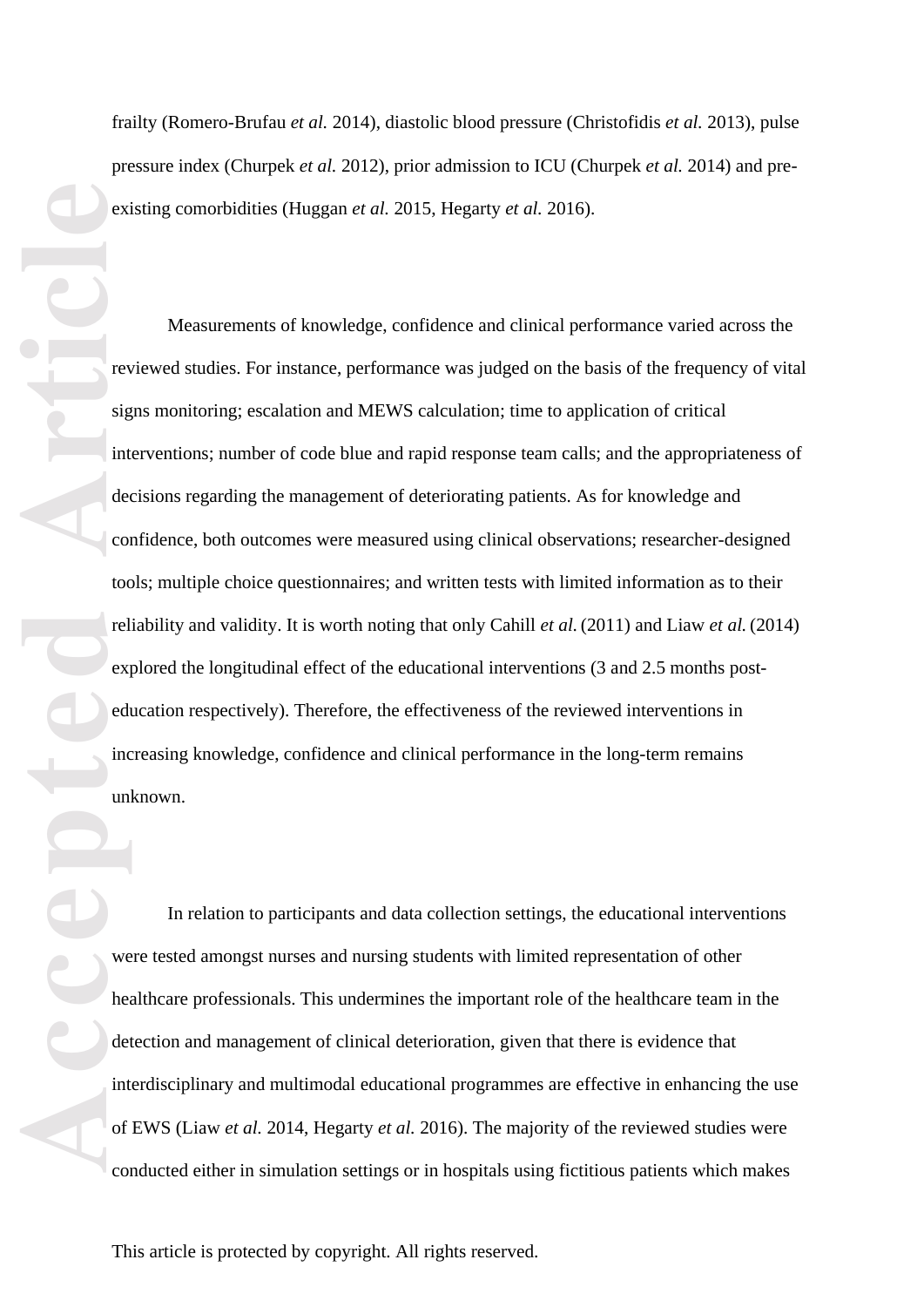their applicability to real -life scenarios questionable (Oberleitner *et al.* 2011). It is worth noting that all but one study (Kyriacos *et al.* 2015) were conducted in countries with very high human development index. Moreover, some studies comprised sample sizes as small as 19 (Shaddel *et al.* 2014) , which hinders precision .

Findings from the reviewed studies demonstrated improved knowledge and confidence but only in the short -term. While there was some improvement in performance in relation to vital signs recording and EWS calculation, it remains unknown if this improvement is maintained over time and what effect is has on patient outcomes. Finally, the review highlights that education in isolation from other factors is not enough to enhance knowledge, confidence and clinical performance. This was evident in EWS trained nurses' failure to correctly respond to clinical deterioration on several occasions (Kyriacos *et al.* 2015; Ludikhuize *et al.* 2011).

**Accepted Article**<br> **Article**<br> **Article**<br> **Article**<br> **Article**<br> **Article**<br> **Article**<br> **Article**<br> **Article**<br> **Article**<br> **Article**<br> **Article**<br> **Article**<br> **Article**<br> **Article**<br> **Article**<br> **Article**<br> **Article** Rigour was sought throughout the systematic review process by using the PRISMA checklist (Moher *et al.* 2009) in the reporting of this review and thoroughly describing study identification, screening, selection and data extraction. However, the search was limited to studies published in or translated to English between the years 2011 and 2015, thus increasing the risk of study selection bias. Furthermore, only findings that were in line with the review outcomes (i.e. knowledge, confidence and clinical performance) were extracted and discussed which increases the risk of reporting bias and could have contributed to the omission of potentially important findings (Cochrane Bias Methods Group 2013).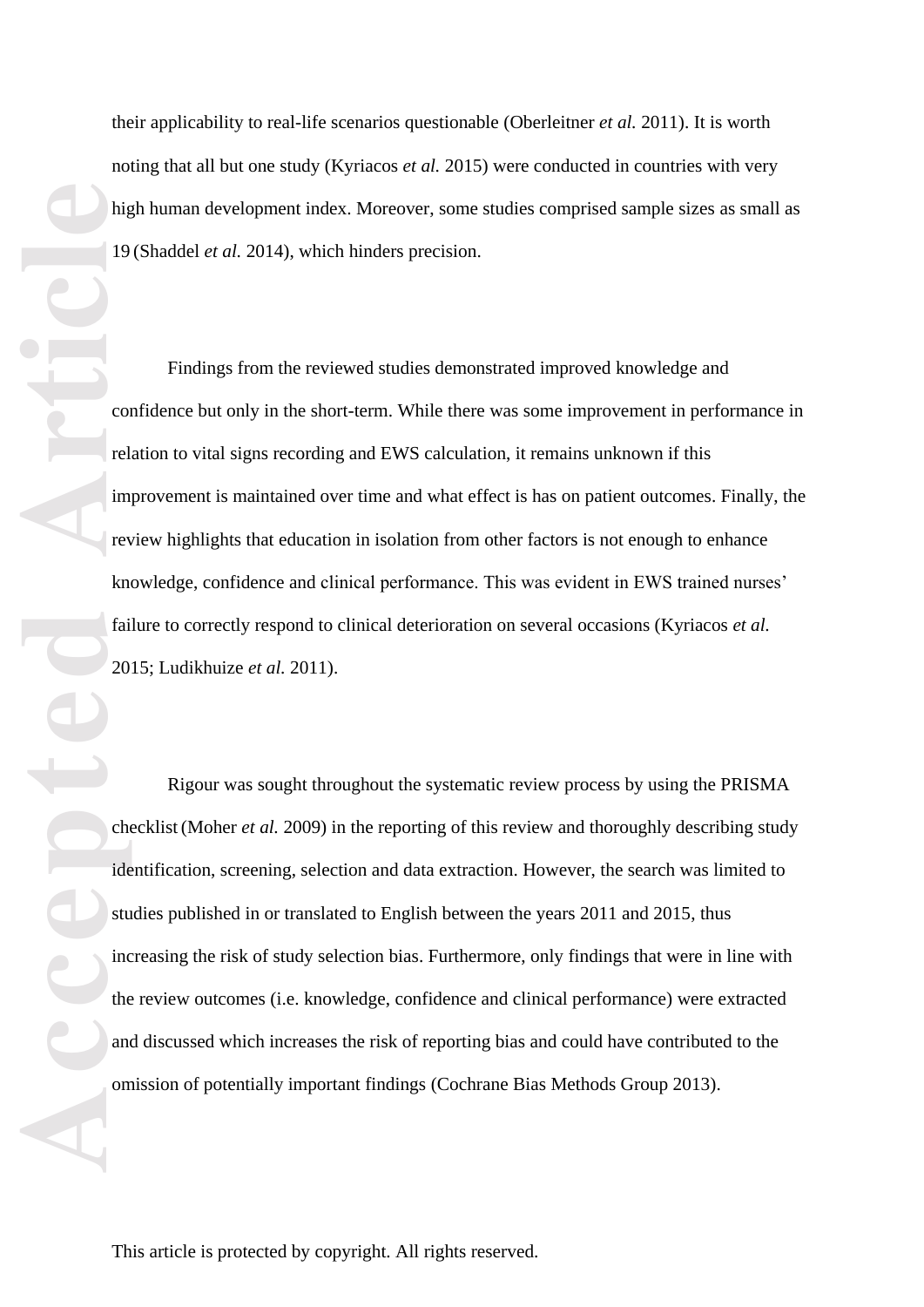did add mi<br>
po<br>
and the CC<br>
and the CC<br>
inf dia co<br>
evi me<br>
evi me<br>
evi me<br>
evi me<br>
evi me<br>
evi me<br>
evi me<br>
evi me<br>
evi me<br>
evi me<br>
evi me<br>
evi me<br>
evi me<br>
evi me<br>
evi me<br>
evi me<br>
evi me<br>
evi me<br>
evi me<br>
evi me<br>
evi me<br>
ev Future research is needed to address the limitations highlighted in this systematic review. Researchers are encouraged to explore, in -depth, the reason why several interventions did not have an effect on nurses' detection of clinical deterioration and escalation of care. In addition, researchers ought to conduct studies with larger sample sizes and use measures to minimise bias including blinding the outcome assessor , random sampling and controlling for possible confounders (e.g. level of nurses' autonomy and power relationships between nurses and physicians). Researchers are also encouraged to provide more details as to the content of the educational programmes and to test well -established programmes such as AIM, ALERT, COMPASS and MFS. It is also worth accounting for other assessment parameters which can influence clinical judgment, including patient age, urinary output, emotional state, frailty, diastolic blood pressure, pulse pressure index, prior admission to ICU and pre -existing

comorbidities. Longitudinal studies are needed to explore the long -term effect of the educational interventions on nurses' knowledge, confidence and clinical performance while using valid and reliable instruments. Finally, researchers are encouraged to systematically review the evidence on the effect of EWS educational programmes on patient outcomes including mortality, ICU transfers and length of hospital stay.

#### **CONCLUSION**

There is lack of high quality evidence to evaluate the effect of EWS educational programmes on nurses' knowledge, confidence and clinical performance. Given that EWS themselves represent a complex intervention this can only be achieved by using techniques that go beyond enhancing knowledge, confidence and move towards consistent clinical performance in the real world. This mandates the need for valid and reliable outcome -based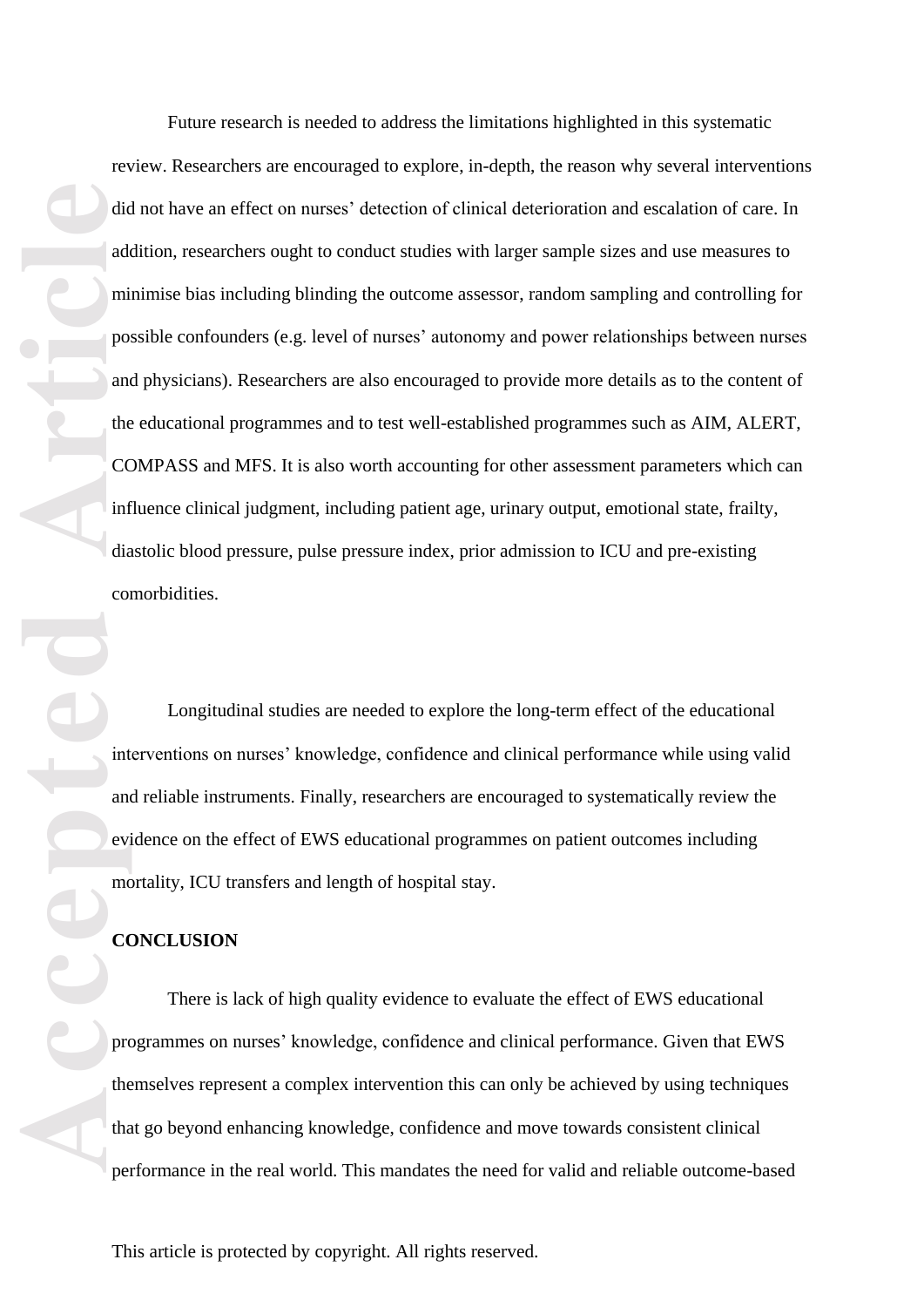training programmes, which deploy several approaches including interactive e -learning, workshops and practice in the clinical setting. Finally, it is likely that effectiveness will be enhanced if educational interventions are interdisciplinary, delivered frequently and measured longitudinally.

### **Author Contributions:**

All authors have agreed on the final version and meet at least one of the following criteria (recommended by the ICMJE\*):

1) substantial contributions to conception and design, acquisition of data, or analysis and interpretation of data;

2) drafting the article or revising it critically for important intellectual content.

\* http://www.icmje.org/recommendations/

#### **REFERENCES**

Alam N, Vegting IL, Houben E, et al. (2015) Exploring the performance of the National Early Warning Score (NEWS) in a European emergency department. Resuscitation, 90, 111 -115.

Bian Y, Xu F, Lv R -J, et al. (2015) An early warning scoring system for the prevention of acute heart failure. Int J Cardiol 183, 111 -116.

Cahill H, Jones A, Herkes R, et al. (2011) Introduction of a new observation chart and education programme is associated with higher rates of vital sign ascertainment in hospital wards. BMJ Qual Saf, 20, 791 -796.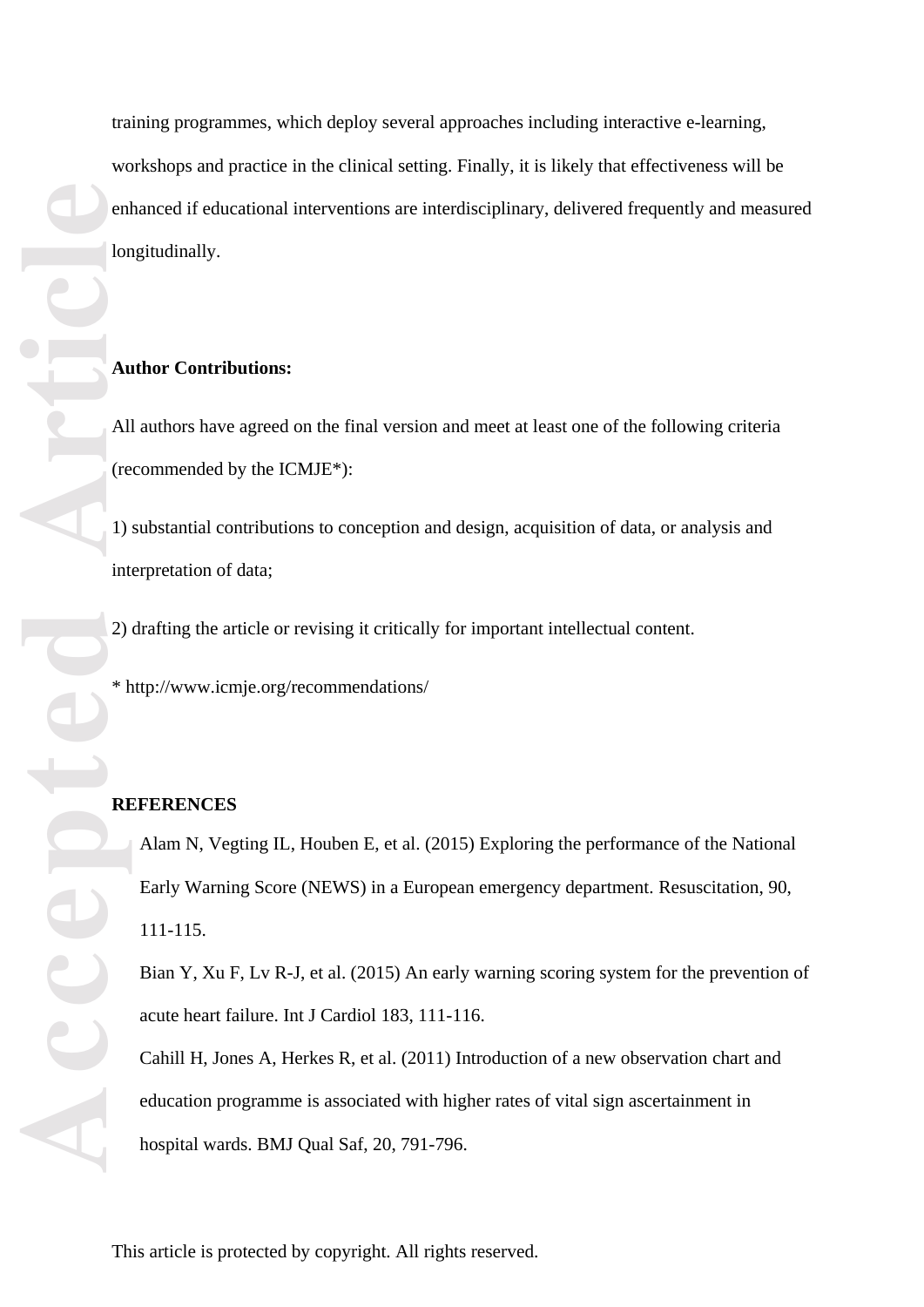Christensen D, Jensen NM, Maaløe R, Rudolph SS, Belhage B, Perrild H. (2011) Nurse administered early warning score system can be used for emergency department triage. Dan Med Bull, 58, A4221 -A4221.

Christofidis MJ, Hill A, Horswill MS, Watson MO (2013) A human factors approach to observation chart design can trump health professionals' prior chart experience. Resuscitation, 84, 657 - 665.

Churpek MM, Yuen TC, Huber MT, Park SY, Hall JB, Edelson DP. (2012) Predicting cardiac arrest on the wards: a nested case -control study. CHEST, 141, 1170 -1176. Churpek MM, Yuen TC, Winslow C, et al. (2014) Multicenter development and validation of a risk stratification tool for ward patients. Am J Respir Crit Care Med 190, 649 -655.

Churpek MM, Yuen TC, Winslow C, Hall J, Edelson DP. (2015) Differences in Vital Signs Between Elderly and Nonelderly Patients Prior to Ward Cardiac Arrest. Crit Care Med, 43, 816-822.

Cochrane Bias Methods Group (2013). Assessing risk of bias in included studies. (Accessed 11 April 2016, at [https://bmg.cochrane.org/assessing](https://bmg.cochrane.org/assessing-risk-bias-included-studies)-risk-bias-includedstudies ) .

De meester K, Verspuy M, Monsieurs KG, van Bogaert P. (2013) SBAR improves nurse physician communication and reduces unexpected death: a pre and post intervention study. Resuscitation, 84, 1192 -1196.

Department of Health (2015) Publications. Retrieved from <https://www.gov.uk/government/publications> on 29 November 2015. Effective Practice and Organisation of Care (2015) Suggested Risk of Bias Criteria for EPOC Reviews. Retrieved from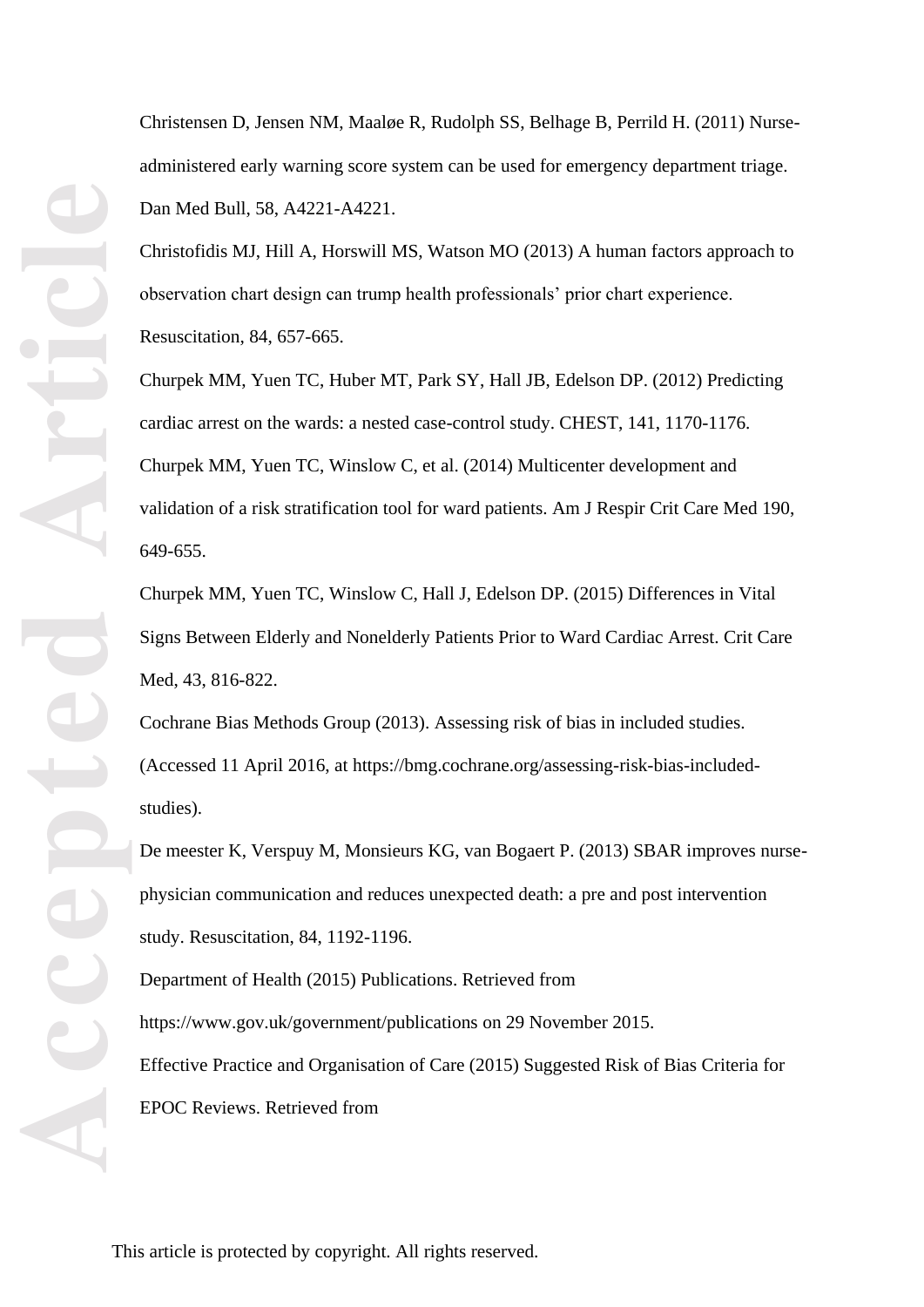[https://epoc.cochrane.org/sites/epoc.cochrane.org/files/public/uploads/Suggested%20risk](https://epoc.cochrane.org/sites/epoc.cochrane.org/files/public/uploads/Suggested%20risk%20of%20bias%20criteria%20for%20EPOC%20reviews.pdf) [%20of%20bias%20criteria%20for%20EPOC%20reviews.pdf](https://epoc.cochrane.org/sites/epoc.cochrane.org/files/public/uploads/Suggested%20risk%20of%20bias%20criteria%20for%20EPOC%20reviews.pdf) on 31 December 2016 Fagan K, Sabel A, Mehler PS, MacKenzie TD. (2012) Vital sign abnormalities, rapid response and adverse outcomes in hospitalized patients. Am J Med Qual, 27, 480 -486. Google (2015) Google. Retrieved from<https://www.google.com/> on 29 November 2015. Google Scholar (2015) Google Scholar. Retrieved from<https://scholar.google.com/> on 29 November 2015.

Guyatt GH, Oxman AD, Vist GE, et al. (2008) GRADE: an emerging consensus on rating quality of evidence and strength of recommendations. BMJ, 336, 924-926. Harrison G, Jacques T, Kilborn G, McLaws ML. (2005) The prevalence of recordings of the signs of critical conditions and emergency responses in hospital wards - The SOCCER study. Resuscitation, 65, 149 -157.

Health Information and Quality Authority (2015) Resource Centre. Retrieved from [https://www.hiqa.ie/resource](https://www.hiqa.ie/resource-centre) -centre on 28 November 2015.

Health Research Board (2015) Publications. Retrieved from <http://www.hrb.ie/publications/> on 28 November 2015.

Health Service Executive (2011). Training manual for The National Early Warning Score and associated education programme (Accessed 20 April 2016, at http://www.hse.ie/eng/about/Who/clinical/natclinprog/acutemedicineprogramme/earlywar ningscore/compass.pdf).

Health Service Executive (2015) HSE Reports and Publications. Retrieved from <http://www.hse.ie/eng/services/publications/> on 30 November 2015.

Hegarty J, Drummond FJ, Murphy A, et al. (2016) A systematic review of the clinical  $\&$ economic literature and a budget impact analysis of any new guideline recommendations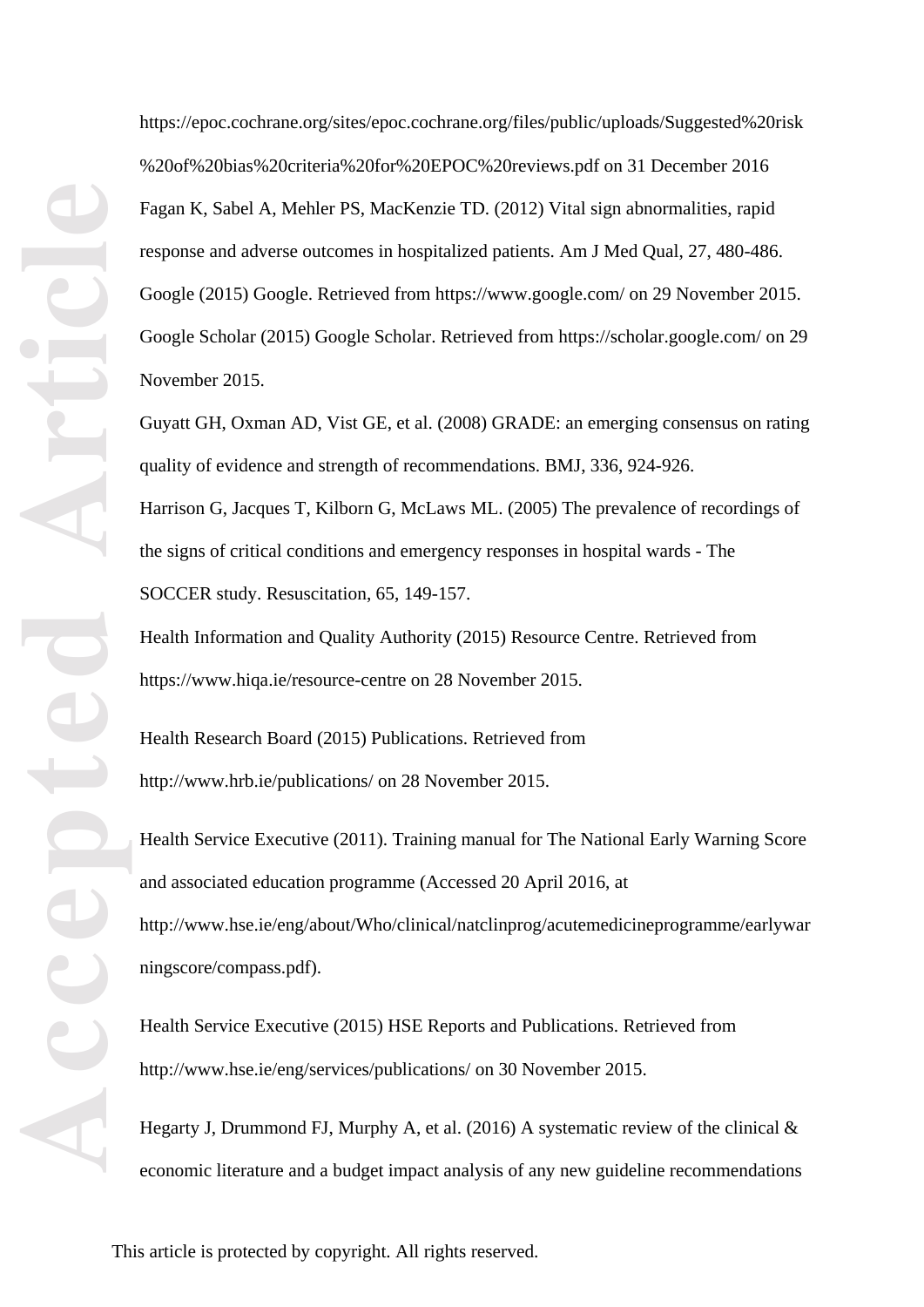to inform the planned update of National Clinical Guideline No. 1 - National Early Warning Score (NEWS) for the Irish health system (Accessed 25 April 2016, at http://health.gov.ie/patient-safety/ncec/national-clinical-guidelines-2/).

Higgins JPT, Green S (editors) (2011). Cochrane Handbook for Systematic Reviews of Interventions Version 5.0.1. The Cochrane Collaboration (Accessed 25 May 2016, at www.cochrane -handbook.org).

Huggan PJ, Akram F, Er BHD, et al. (2015) Measures of acute physiology, comorbidity and functional status to differentiate illness severity and length of stay among acute general medical admissions: a prospective cohort study. Intern Med, 45, 732 -740.

Jamieson E, Ferrell C, Rutledge DN. (2008) Medical emergency team implementation: experiences of a mentor hospital. Medsurg Nurs, 17, 312 -6, 323.

Kyriacos U, Jelsma J, James M, Jordan S. (2015) Early warning scoring systems versus standard observations charts for wards in South Africa: a cluster randomized controlled trial. Trials, 6. (Accessed 10 April 2016, at doi:10.1186/s13063 -015 -0624 -2).

Lenus (2015) Browsing Lenus, The Irish Health Repository. Retrieved from <http://www.lenus.ie/hse/browse> on 28 November 2015.

Levett -Jones T, Hoffman K, Dempsey J, et al. (2010) The 'five rights' of clinical reasoning: An educational model to enhance nursing students' ability to identify and manage clinically 'at risk' patients. Nurse Educ Today, 30, 525 -520.

Liaw SY, Chan SW -C, Chen F -G, Hooi SC, Siau C. (2014) Comparison of virtual patient simulation with mannequin -based simulation for improving clinical performances in assessing and managing clinical deterioration: randomized controlled trial. J Med Internet Res, 16, e214 -e214.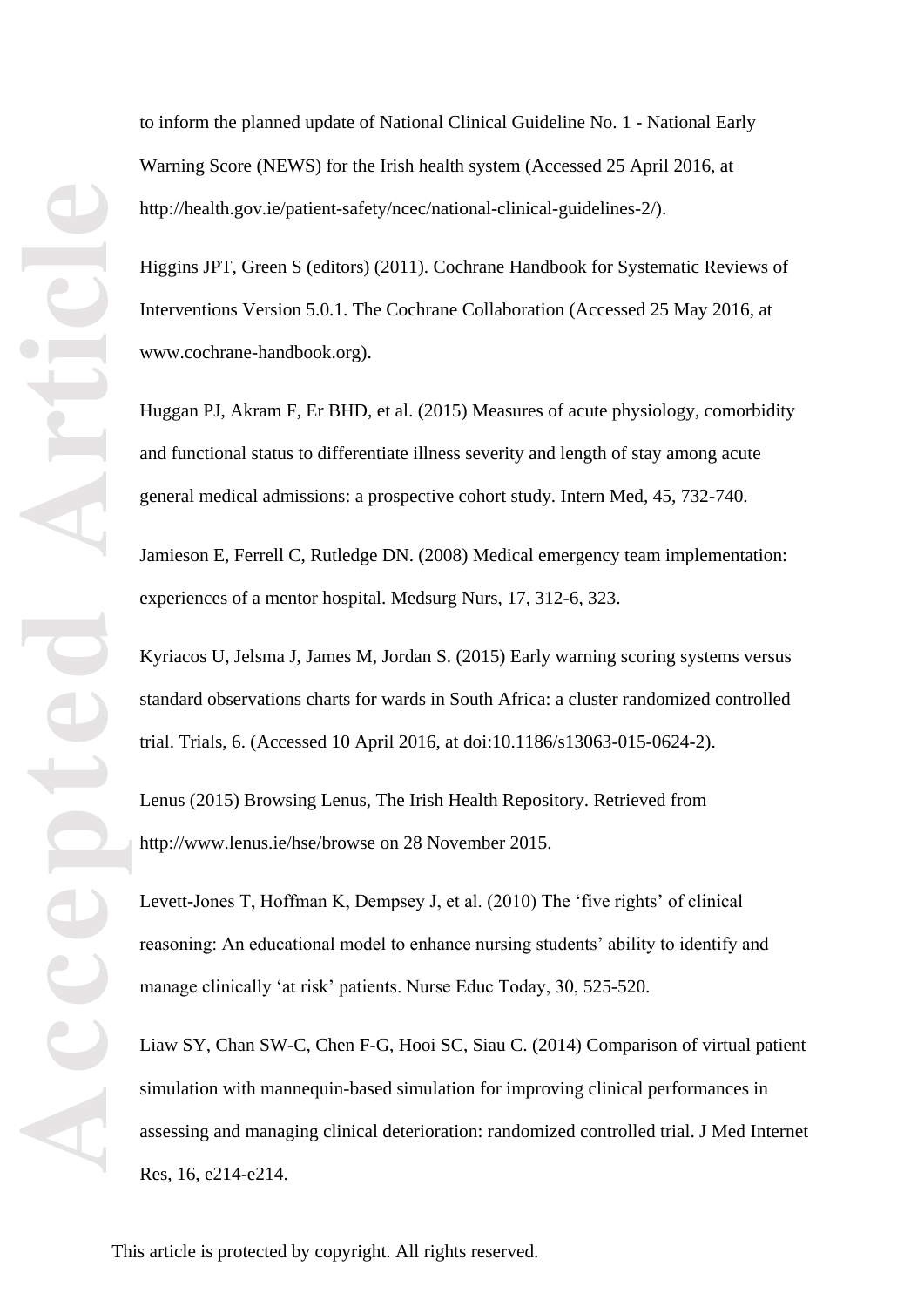Liaw SY, Scherpbier A, Klainin -Yobas P, Rethans JJ. (2011) A review of educational strategies to improve nurses' roles in recognizing and responding to deteriorating patients. Int Nurs Rev, 58, 296 -303.

Liaw SY, Wong LF, Ang SBL, Ho JTY, Siau C, Ang ENK. (2015a) Strengthening the afferent limb of rapid response systems: an educational intervention using web -based learning for early recognition and responding to deteriorating patients. BMJ, 0, 1 -9.

Liaw SY, Wong LF, Chan SW -C, et al. (2015b) Designing and evaluating an interactive multimedia web -based simulation for developing nurses' competencies in acute nursing care: randomized controlled trial. J Med Internet Res, 17, e5.

Lindsey PL, Jenkins S. (2013) Nursing students' clinical judgment regarding rapid response: the influence of a clinical simulation education intervention. Nurs Forum, 48, 61 -70.

Ludikhuize J, De Jonge E, Goossens A. (2011) Measuring adherence among nurses one year after training in applying the Modified Early Warning Score and Situation - Background -Assessment -Recommendation instruments. Resuscitation, 82, 1428 -1433.

Ludikhuize J, Smorenburg SM, De Rooij SE, De Jonge E. (2012) Identification of deteriorating patients on general wards; measurement of vital parameters and potential effectiveness of the Modified Early Warning Score. Journal Of Critical Care, 27, 424.e7 - 13.

Martin G, Dupré A, Mulliez A, Prunel F, Slim K, Pezet D. (2015) Validation of a score for the early diagnosis of anastomotic leakage following elective colorectal surgery. J Visc Surg, 152, 5 -10.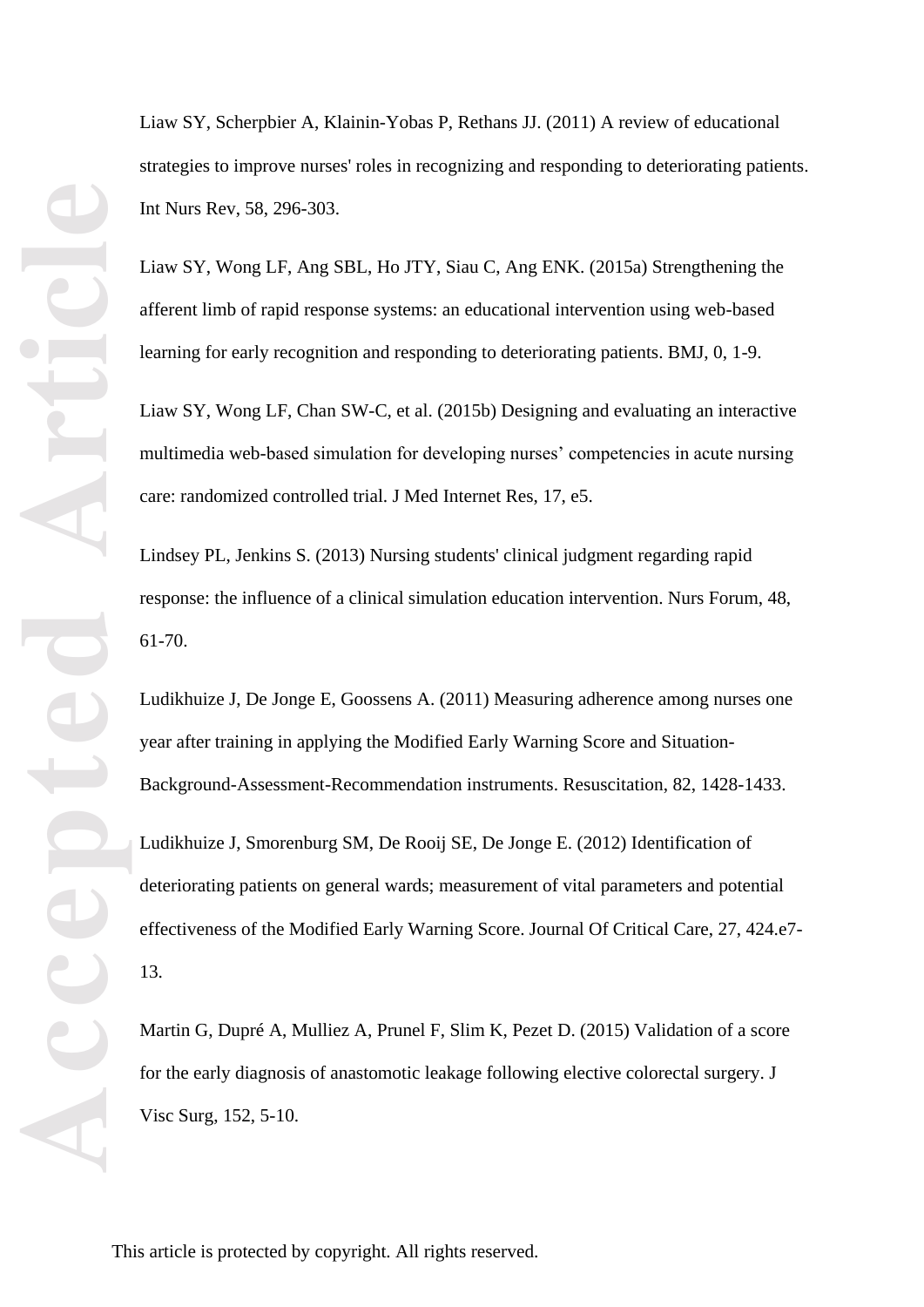Merriel A, van der Nelson H, Merriel S, et al. (2015) Identifying deteriorating patients through multidisciplinary team training. Am J Med Qual (Accessed 5 April 2016, at doi:10.1177/1062860615598573).

Mitchell I, McKay H, van Leuvan C, et al. (2010) A prospective controlled trial of the effect of a multi -faceted intervention on early recognition and intervention in deteriorating hospital patients. Resuscitation, 81, 658-666.

Moher D, Liberati A, Tetzlaff J, Altman DG. (2009) Preferred reporting items for systematic reviews and meta -analyses: the PRISMA statement. PLoS Med, 6, 1 -6.

National Clinical Effectiveness Committee (2013). National Early Warning Score, national clinical guideline no.1 (Accessed 4 April 2016, at http://health.gov.ie/wp content/uploads/2015/01/NEWSFull -ReportAugust2014.pdf).

National Health Service England (2015) Publications. Retrieved from <https://www.england.nhs.uk/category/publications/> on 29 November 2015.

National Institute for Health and Care Excellence (2015) Find guidance. Retrieved from <https://www.nice.org.uk/guidance> on 29 November 2015.

New York Academy of Medicine (2015) Library. Retrieved from<http://nyam.org/library/> on 28 November 2015.

Oberleitner MG, Broussard AB, Bourque J. (2011) An unintended consequence of simulation: a case report. Clin Simul Nurs, 7, e35-e40.

Open Grey (2015) System for Information on Grey Literature in Europe. Retrieved from <http://www.opengrey.eu/> on 28 November 2015.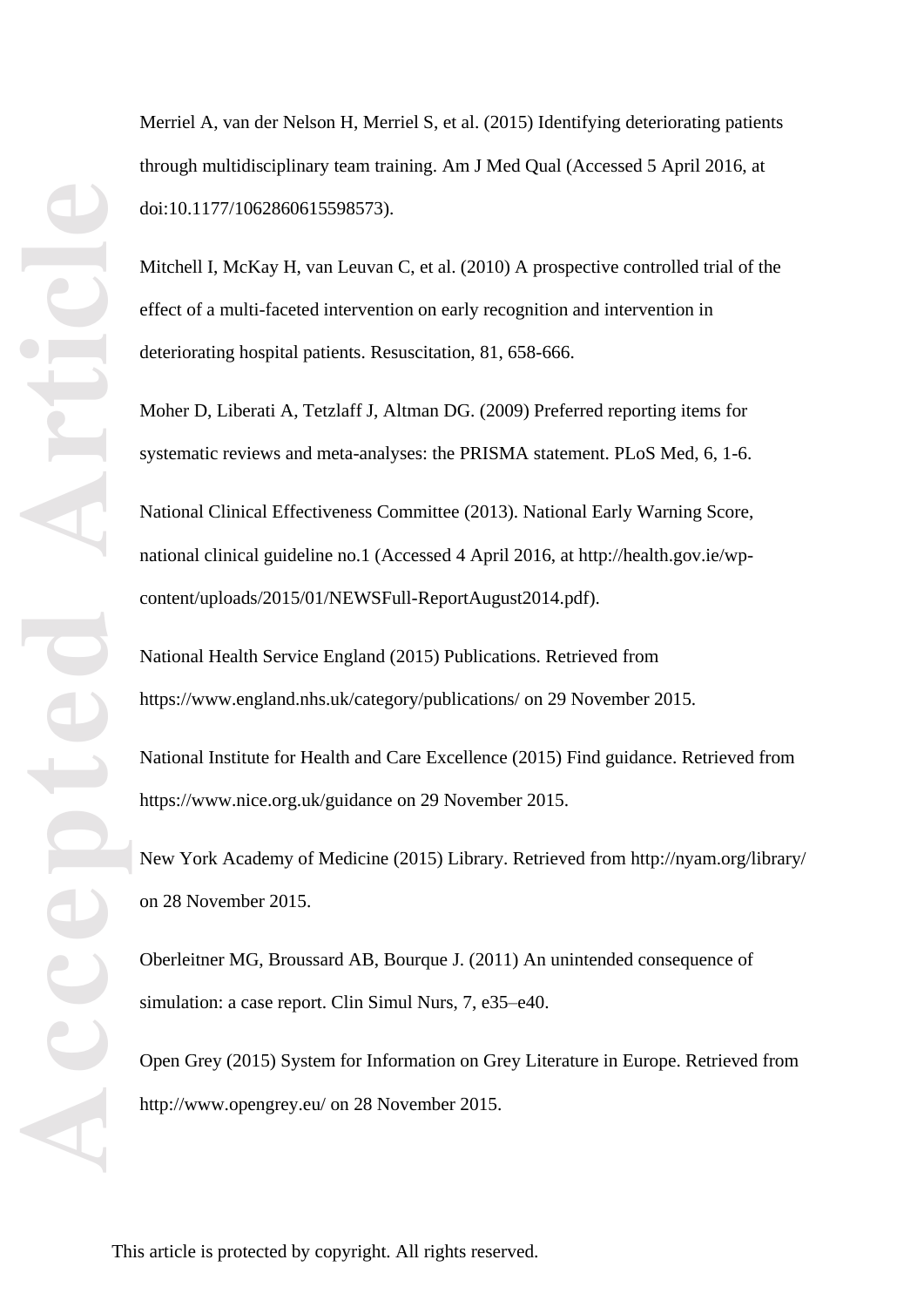Ozekcin LR, Tuite P, Willner K, Hravnak M. (2015) Simulation education: early identification of patient physiologic deterioration by acute care nurses. Clin Nurse Spec, 29, 166 -173.

Public Health Agency of Canada (2015) Reports & Publications. Retrieved from http://www.phac [-aspc.gc.ca/publications](http://www.phac-aspc.gc.ca/publications-eng.php) -eng.php on 30 November 2015.

Rabol LI andersen ML, Ostergaard D, Bjorn B, Lilja B, Mogensen T. (2011) Descriptions of verbal communication errors between staff. An analysis of 84 root cause analysis reports from Danish hospitals. BMJ Qual Saf, 20, 268 -274.

Robb G, Seddon MA (2010) multi -faceted approach to the physiologically unstable patient. Qual Saf Health Care, 19, e47.

Romero -Brufau S, Huddleston JM, Naessens JM, et al. (2014) Widely used track and trigger scores: Are they ready for automation in practice? Resuscitation, 85, 549 -552.

Rose MA, Hanna LA, Nur SA, Johnson CM. (2015) Utilization of electronic modified early warning score to engage rapid response team early in clinical deterioration. J Nurses Prof Dev 31, E1 -E7.

Saab MM, Landers M, Hegarty J (2016a) Promoting testicular cancer awareness and screening: a systematic review. Cancer Nursing, 39(6), 473 -787.

Saab MM, Landers M, Hegarty J (2016b) Testicular cancer awareness and screening practices: a systematic review. Oncology Nursing Forum, 4391), E8 -E23.

Scottish Intercollegiate Guidelines Network (2014). Critical appraisal: notes and checklists (Accessed 10 April 2016, at

[http://www.sign.ac.uk/methodology/checklists.html\)](http://www.sign.ac.uk/methodology/checklists.html).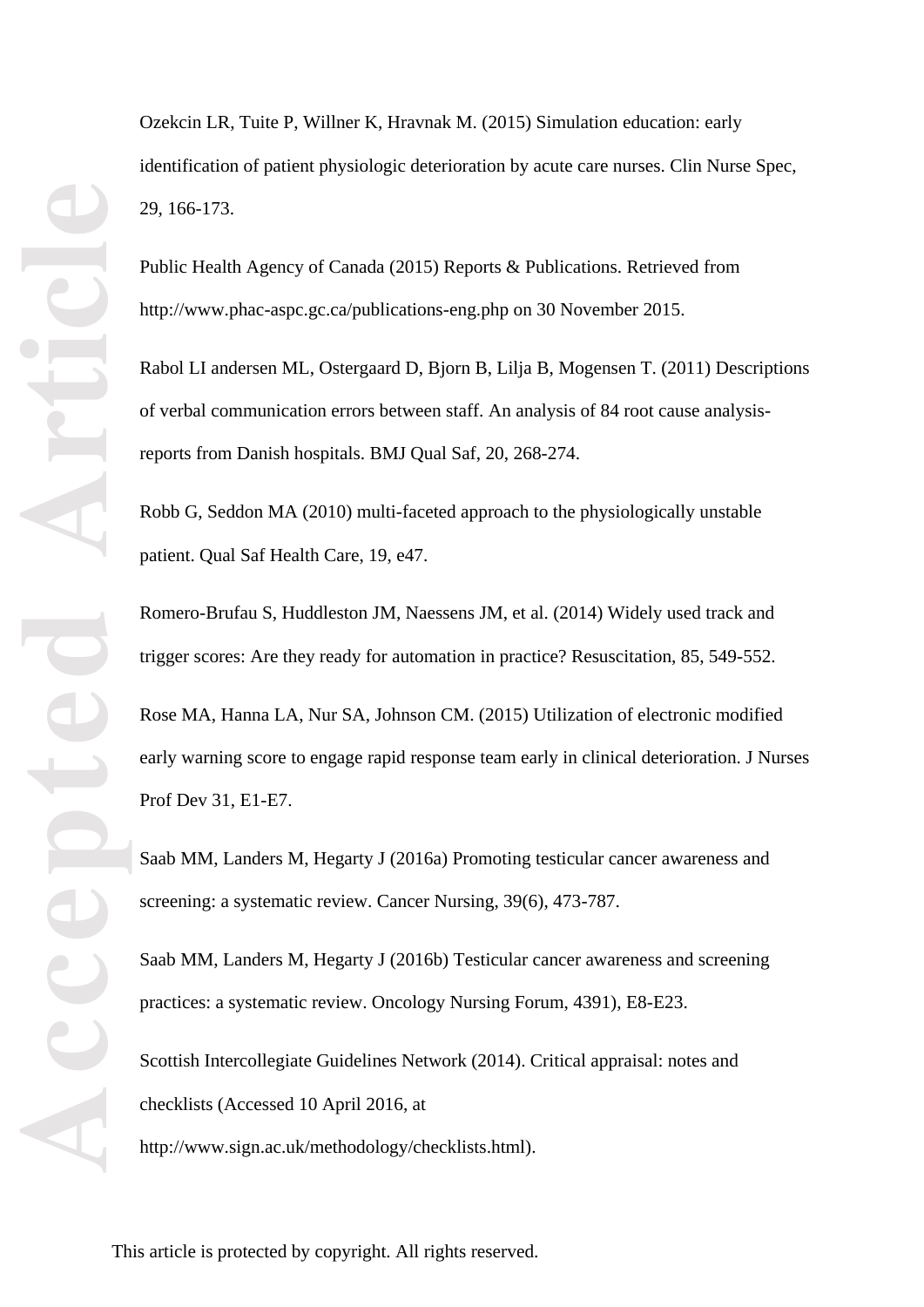Shaddel F, Khosla V, Banerjee S. (2014) Effects of introducing MEWS on nursing staff in mental health inpatient settings. Prog Neurol Psychiatry, 18, 24 -27.

Shearer B, Marshall S, Buist MD, et al. (2012) What stops hospital clinical staff from following protocols? An analysis of the incidence and factors behind the failure of bedside clinical staff to activate the rapid response system in a multi -campus Australian metropolitan healthcare. BMJ Qual Saf 21, 569 -575.

Subbe CP, Kruger M, Rutherford P, Gemmel L. (2011) Validation of a modified Early Warning Score in medical admissions. QJM, 94, 521 -526.

Taenzer AH, Pyke JB, McGrath SP. (2011) A review of current and emerging approaches to address failure-to-rescue. Anesthesiology, 115, 421-431.

Turley R, Saith R, Bhan N, Rehfuess E, Carter B. (2013) Slum upgrading strategies involving physical environment and infrastructure interventions and their effects on health and socio-economic outcomes. Cochrane Database Syst Rev, 1(1), CD010067.

Urban RW, Mumba M, Martin SD, Glowicz J, Cipher DJ. (2015) Modified Early Warning System as a predictor for hospital admissions and previous visits in emergency departments. Adv Emerg Nurs J, 37, 281 -289.

World Health Organization (2015) Publication. Retrieved from <http://www.who.int/publications/en/> on 29 November 2015.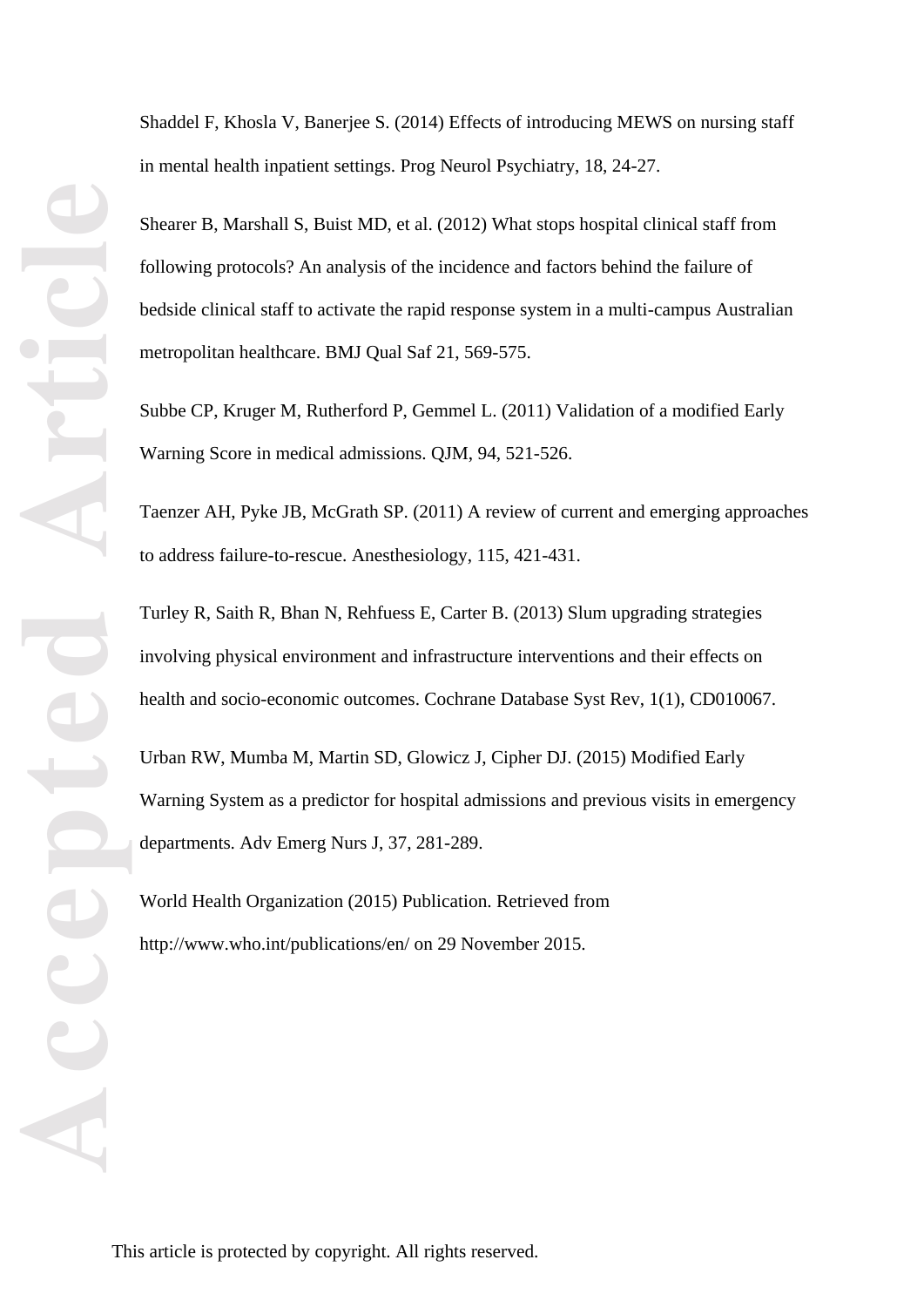# **Table 1**

| <b>Author(s)</b><br>(Year) | Aim(s)                                                                                                          | Country &<br><b>Setting</b>                                | Population                                            | <b>Design</b>                                | <b>Intervention</b>                                                                            | <b>Outcomes</b><br><b>Measured</b>                                        | <b>Findings</b>                                                                                                                                                                                                              | SIGN <sup>a</sup> |
|----------------------------|-----------------------------------------------------------------------------------------------------------------|------------------------------------------------------------|-------------------------------------------------------|----------------------------------------------|------------------------------------------------------------------------------------------------|---------------------------------------------------------------------------|------------------------------------------------------------------------------------------------------------------------------------------------------------------------------------------------------------------------------|-------------------|
| Cahill et al.<br>(2011)    | To evaluate the<br>impact of a new<br>observation chart<br>and education on<br>vital sign recording             | Australia<br>Hospital (3<br>medical/<br>surgical<br>wards) | $n=104(T1)$<br>$n=147(T2)$<br>$n=119(T3)$<br>Patients | Prospective<br>pre- and post-<br>test        | New observation chart<br>and educational<br>programme                                          | Performance<br>(vital sign<br>recording)                                  | Documentation of full vital signs<br>increased significantly (47.6% at T1 vs.<br>96.3% at T2 vs. 96.4% at T3; P<0.001)                                                                                                       | $2 -$             |
| Kyriacos et<br>al. (2015)  | To test the impact of<br>a new MEWS<br>chart and training on<br>nurses' responses to<br>clinical deterioration  | South Africa<br>Hospital (6<br>surgical<br>wards)          | $n=50$<br><b>Nurses</b>                               | Pragmatic,<br>parallel-group,<br>cluster RCT | EG: MEWS charts and<br>Cape Town MEWS<br>training programme<br>and manual<br>CG: standard care | Knowledge<br>(signs of<br>deterioration)                                  | Increased significantly among EG<br>between T1 (Mean= $4/23$ ; 19.5%) and T2<br>(Mean=14/23; 61.4%) (t3.8; 95%CI -<br>30.0t, 8.9; P=0.001); Increase was not<br>significant among CG<br>Vital signs recorded among $EG > CG$ | $2+$              |
|                            |                                                                                                                 |                                                            |                                                       |                                              |                                                                                                | Performance<br>(vital sign<br>recording;<br>response to<br>deterioration) | Unrecorded responses to MEWS triggers:<br>94.5% for EG and 97.8% for CG<br>$(OR=2.63; 95\% CI 0.53, 2.97)$<br>No significant change in response to<br>deterioration among EG                                                 |                   |
| Liaw et al.<br>(2014)      | To assess the impact Singapore<br>of a new automated<br>virtual patient<br>simulation versus<br>mannequin-based | Simulation                                                 | $n=57$<br>$(EG=31;$<br>$CG=26$<br>Nursing             | post-test                                    | simulation course<br>eight months earlier<br>EG: automated virtual                             | (assessment;<br>management;<br>reporting of<br>deterioration)             | RCT; pre- and EG and CG: RAPIDS <sup>b</sup> Performance Increased significantly among EG<br>$(P<0.001)$ and CG $(P<0.05)$ from T1 to<br>T <sub>2</sub> and T <sub>3</sub><br>No significant difference between T2 and       |                   |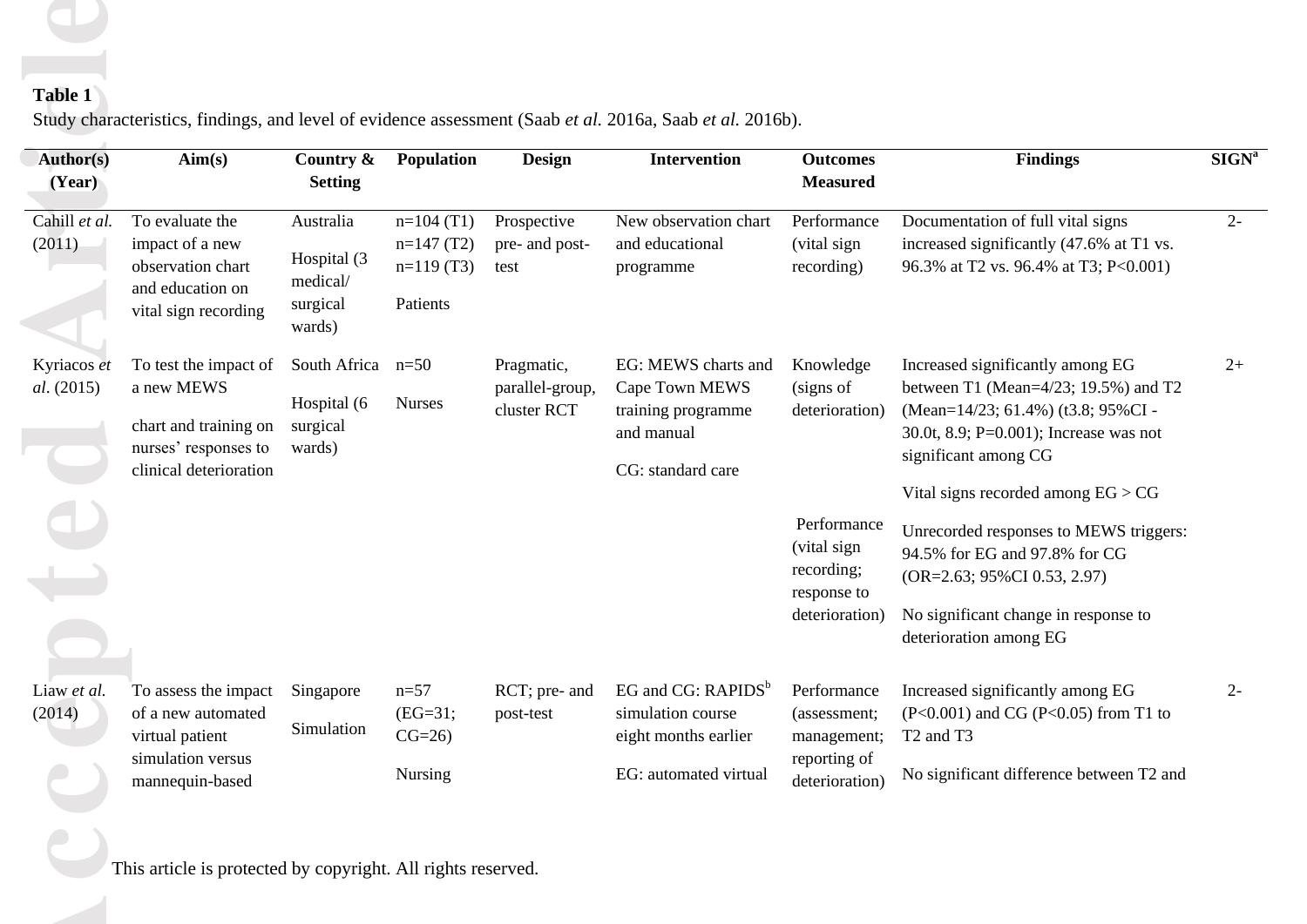|                                      | simulation                                                                                                                              |                          | students                                               |                            | patient simulation<br>CG: mannequin-based                             |                                                                                                          | T3 for EG and CG                                                                                                                                                                                                                                                                        |       |
|--------------------------------------|-----------------------------------------------------------------------------------------------------------------------------------------|--------------------------|--------------------------------------------------------|----------------------------|-----------------------------------------------------------------------|----------------------------------------------------------------------------------------------------------|-----------------------------------------------------------------------------------------------------------------------------------------------------------------------------------------------------------------------------------------------------------------------------------------|-------|
|                                      |                                                                                                                                         |                          |                                                        |                            | simulation                                                            |                                                                                                          |                                                                                                                                                                                                                                                                                         |       |
| Liaw et al.<br>(2015a;<br>$2015b)^c$ | To evaluate the<br>impact of web-based<br>simulation on the                                                                             | Singapore<br>Simulation  | $n=67$<br>$(EG=32;$<br>$CG=32)$                        | RCT; pre-and<br>post-test  | EG: interactive web-<br>based programme (e-<br>$RAPIDS^d$ )           | Knowledge<br>(assessment;<br>management;                                                                 | Significantly higher among EG at T2<br>compared to T1 (21.29% vs. 18.89%;<br>$P < 0.001$ )                                                                                                                                                                                              | $2 -$ |
|                                      | recognition of and<br>response to patient<br>deterioration                                                                              |                          | <b>Nurses</b>                                          |                            | CG: no intervention                                                   | communicati<br>on of<br>deterioration                                                                    | Significantly higher among EG compared<br>to CG (F=25.26; P<0.001)                                                                                                                                                                                                                      |       |
|                                      |                                                                                                                                         |                          |                                                        |                            |                                                                       | Performance<br>(vital-sign<br>recording;<br>assessment;<br>management;<br>reporting of<br>deterioration) | RR (48.2% vs. 25%; P<0.05) and HR<br>measurements (74.3% vs. 37.5%; P<0.01)<br>significantly higher among EG compared<br>to CG; Positive correlation between<br>assessment and clinical judgment (r=0.6,<br>P<0.001) and reporting and assessment<br>$(r=0.56, P<0.001)$ among EG at T2 |       |
| Lindsey $\&$<br>Jenkins<br>(2013)    | To explore the<br>impact of an<br>intervention on<br>students' clinical<br>judgment in relation<br>to managing patient<br>deterioration | <b>USA</b><br>Simulation | $n=79$<br>$(EG=40;$<br>$CG=39)$<br>Nursing<br>students | RCT; pre- and<br>post-test | EG and CG: code blue<br>simulation<br>EG: rapid response<br>education | Knowledge<br>(RRS)                                                                                       | EG had significantly higher scores than<br>CG (Mean=90.91±8.73 vs. 64.8±19.69;<br>$P<0.001$ ) at T2                                                                                                                                                                                     | $2 -$ |
| Ludikhuize<br>et al.                 | To evaluate whether<br><b>MEWS</b> trained                                                                                              | Netherlands              | $n=95$                                                 | Quasi-                     | Observation of<br>assessments and                                     | Performance<br>(vital-sign                                                                               | More trained (77%) than untrained nurses<br>(58%) reviewed the patient immediately                                                                                                                                                                                                      | $2 -$ |
|                                      | This article is protected by copyright. All rights reserved.                                                                            |                          |                                                        |                            |                                                                       |                                                                                                          |                                                                                                                                                                                                                                                                                         |       |
|                                      |                                                                                                                                         |                          |                                                        |                            |                                                                       |                                                                                                          |                                                                                                                                                                                                                                                                                         |       |
|                                      |                                                                                                                                         |                          |                                                        |                            |                                                                       |                                                                                                          |                                                                                                                                                                                                                                                                                         |       |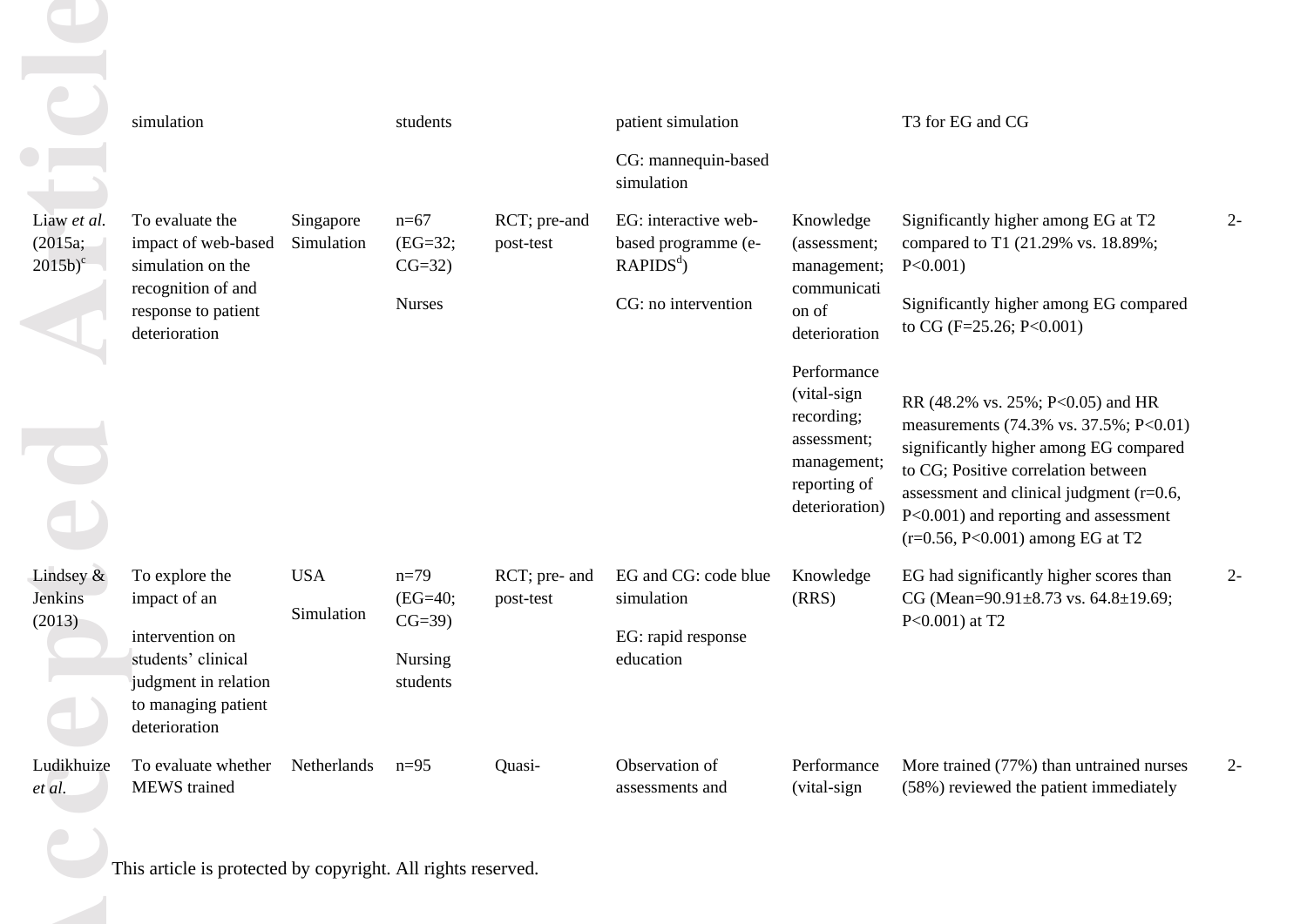| (2011)                   | nurses were more                                                                | Hospital (3)                                   | <b>MEWS</b>                                        | experimental                             | responses of nurses to                                                                | recording;                                            | $(P=0.05)$                                                                                                                                                  |       |
|--------------------------|---------------------------------------------------------------------------------|------------------------------------------------|----------------------------------------------------|------------------------------------------|---------------------------------------------------------------------------------------|-------------------------------------------------------|-------------------------------------------------------------------------------------------------------------------------------------------------------------|-------|
|                          | likely to recognize<br>patient deterioration<br>than untrained<br>nurses        | medical and<br>3 surgical<br>wards)            | trained<br>nurses<br>$(n=47)$ and<br>untrained     |                                          | a fictional<br>deteriorating patient                                                  | response;<br>communicati<br>on of<br>deterioration)   | Trained nurses recorded RR more often<br>than untrained nurses (53% vs. 25%;<br>$\chi$ 2=5.038; P=0.025)                                                    |       |
|                          |                                                                                 |                                                | nurses<br>$(n=48)$                                 |                                          |                                                                                       |                                                       | No differences between the two groups in<br>the measurement of other parameters                                                                             |       |
|                          |                                                                                 |                                                |                                                    |                                          |                                                                                       |                                                       | 11% of trained nurses calculated MEWS<br>correctly and only one nurse used SBAR                                                                             |       |
| Merriel et<br>al. (2015) | To assess whether<br>an EWS training<br>intervention can<br>improve the         | <b>UK</b><br>Hospital (3<br>surgical<br>wards) | $n=102$<br>Nursing<br>staff $(n=83)$<br>and junior | Observational:<br>pre- and post-<br>test | EWS training session<br>using real-life<br>scenarios, simple<br>tools, and debriefing | Performance<br>(vital-sign<br>recording;<br>EWS       | Participants were more likely to calculate<br>EWS correctly at T2 compared to T1<br>(68.02% vs. 55.12%; Risk Ratio=1.24;<br>95%CI 1.07, 1.44; P<0.01)       | $2+$  |
|                          | recognition of<br>patient deterioration                                         |                                                | doctors<br>$(n=19)$                                |                                          | 250 patient charts<br>randomly assessed                                               | calculation)                                          | Observations at T2 were more likely to be<br>performed at the correct frequency<br>compared to T1 (78.57% vs. 68.09%;<br>Risk Ratio=1.20; 95%CI 1.09, 1.32) |       |
| Ozekcin et               |                                                                                 | <b>USA</b>                                     | $n = 35$                                           | Observational;                           |                                                                                       |                                                       |                                                                                                                                                             | $2 -$ |
| al. (2015)               | To improve nurses'<br>ability to assess<br>deteriorating<br>patients, recognize | Hospital<br>(cardiac                           | <b>Nurses</b>                                      | pre- and post-<br>test                   | E-learning module and<br>simulation over 4<br>weeks                                   | Knowledge<br>(signs;<br>communicati<br>on)            | Increased significantly at T2 (84.6%)<br>compared to T1 (56.9%) (P<0.0001)                                                                                  |       |
|                          | signs of<br>deterioration, and<br>escalate care                                 | surgery unit)                                  |                                                    |                                          |                                                                                       | Confidence<br>(recognition;<br>escalation of<br>care) | Increased significantly in recognising<br>deterioration (Mean=4.06±0.44 at T1 vs.<br>4.45 $\pm$ 0.51 at T2; P=0.001) and responding                         |       |
|                          | This article is protected by copyright. All rights reserved.                    |                                                |                                                    |                                          |                                                                                       |                                                       |                                                                                                                                                             |       |
|                          |                                                                                 |                                                |                                                    |                                          |                                                                                       |                                                       |                                                                                                                                                             |       |
|                          |                                                                                 |                                                |                                                    |                                          |                                                                                       |                                                       |                                                                                                                                                             |       |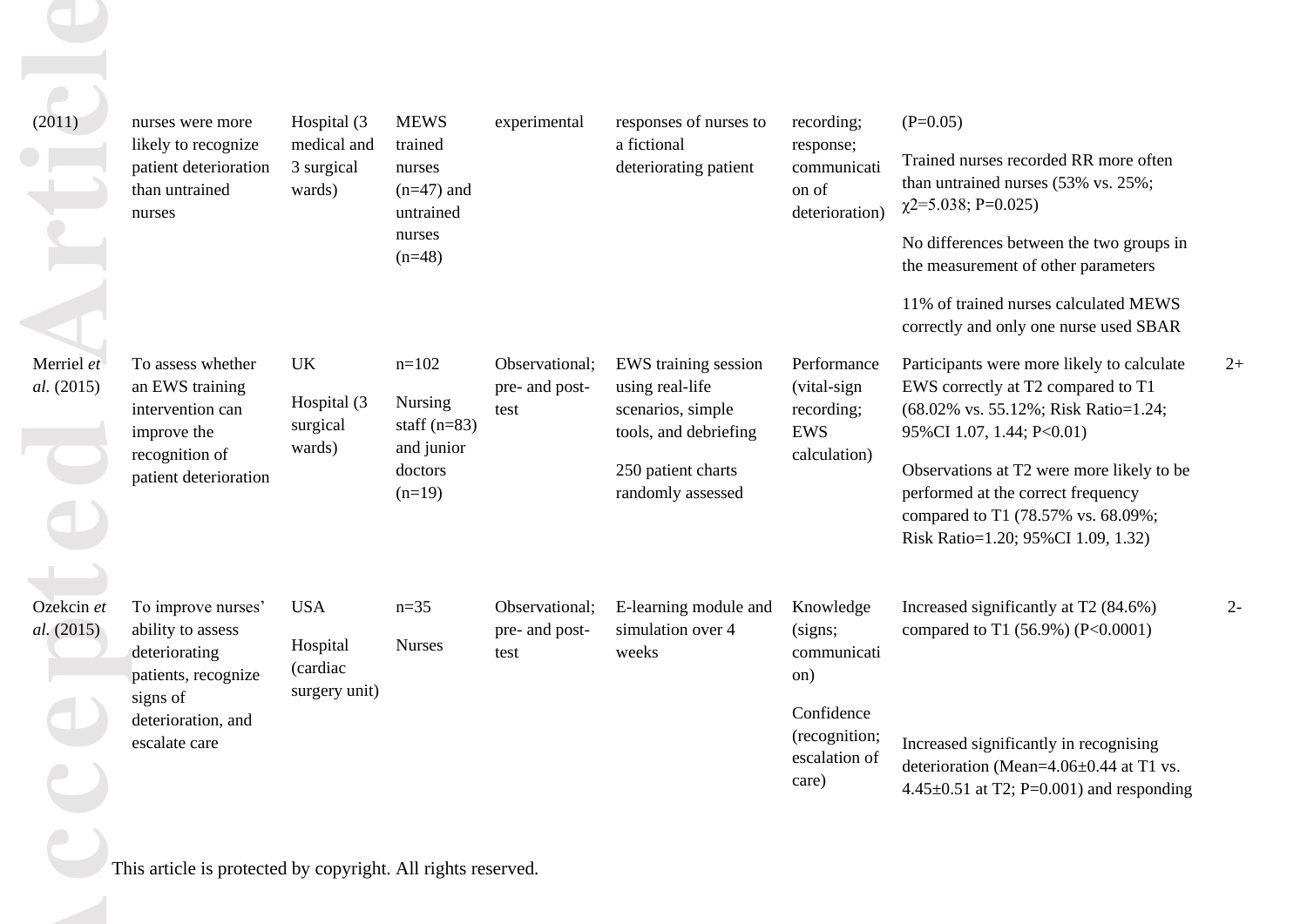| Rose et al.              | To re-educate                                                                                                                                                                                                                                                                     | <b>USA</b>                                                                             | $n=108$                                                                                                                                | Observational;                | One-on-one or small                                                                                                                                                                      | Performance<br>(time to<br>intervention)<br>Performance                                         | to an unstable patient (Mean= $4\pm0.52$ at<br>T1 vs. $4.48 \pm 0.51$ at T2; P<0.0001)<br>Time to application of first correct critical<br>intervention was faster, decreasing from<br>37% to 25% between scenarios<br>RRT calls decreased at T2 (17/90 days)                                                                                                    | 2-    |
|--------------------------|-----------------------------------------------------------------------------------------------------------------------------------------------------------------------------------------------------------------------------------------------------------------------------------|----------------------------------------------------------------------------------------|----------------------------------------------------------------------------------------------------------------------------------------|-------------------------------|------------------------------------------------------------------------------------------------------------------------------------------------------------------------------------------|-------------------------------------------------------------------------------------------------|------------------------------------------------------------------------------------------------------------------------------------------------------------------------------------------------------------------------------------------------------------------------------------------------------------------------------------------------------------------|-------|
| (2015)                   | clinical caregivers in<br>the use of eMEWS<br>and engagement of<br>the RRT                                                                                                                                                                                                        | Hospital (3)<br>community<br>units)                                                    | Nurses (87<br>$RNs$ ; 9<br>nurse<br>technologis<br>ts; 8 nurse<br>assistants; 3<br>practical<br>nurses; 1<br>respiratory<br>therapist) | pre- and post-<br>test        | group education on<br>eMEWS, recording<br>and engaging RRT<br>Self-evaluation of<br>knowledge<br>Retrospective audit of<br>RRT and code blue<br>during 90-day pre- and<br>post-education | (eMEWS<br>documentatio<br>n; RRT calls;<br>code blue<br>calls)                                  | compared to T1 (23/90 days; 0 deaths)<br>23 RRT calls (11 events) had<br>undocumented eMEWS scores at T1 vs.<br>no undocumented eMEWS at T2<br>Code blue calls decreased at T2 (1/90)<br>days) compared to T1 (6/90 days; 1 death)<br>eMEWS score range increased at T2<br>(Mean= $3.2\pm1.79$ ; range 1-6) compared to<br>T1 (Mean= $2.3 \pm 1.79$ ; range 0-6) |       |
| Shaddel et<br>al. (2014) | To explore nurses'<br>confidence and<br>ability to make<br>correct clinical<br>decisions regarding<br>patient deterioration                                                                                                                                                       | <b>UK</b><br>Hospital (1<br>learning<br>disability<br>unit and 2<br>forensic<br>units) | $n=19$<br><b>Nurses</b>                                                                                                                | Survey; pre-<br>and post-test | <b>Education on MEWS</b><br>via case studies and<br>training<br>Confidence measured                                                                                                      | Confidence<br>(soundness)<br>of judgment)<br>Performance<br>(management<br>of<br>deterioration) | Improved between T1 (Mean=3.73/5) and<br>T2 (Mean=4.63/5; Z=3.81; P=0.0001)<br>Correct decision regarding patient<br>management increased significantly from<br>42.1% at T1 to 92.1% at T2 (P<0.00001)                                                                                                                                                           | $2 -$ |
|                          | <sup>a</sup> Empirical literature characterised according to the SIGN level of evidence criteria (SIGN 2014)<br><sup>b</sup> Mannequin-based simulation programme with two areas: assessing ABCDE and using SBAR.<br>This article is protected by copyright. All rights reserved. |                                                                                        |                                                                                                                                        |                               |                                                                                                                                                                                          |                                                                                                 |                                                                                                                                                                                                                                                                                                                                                                  |       |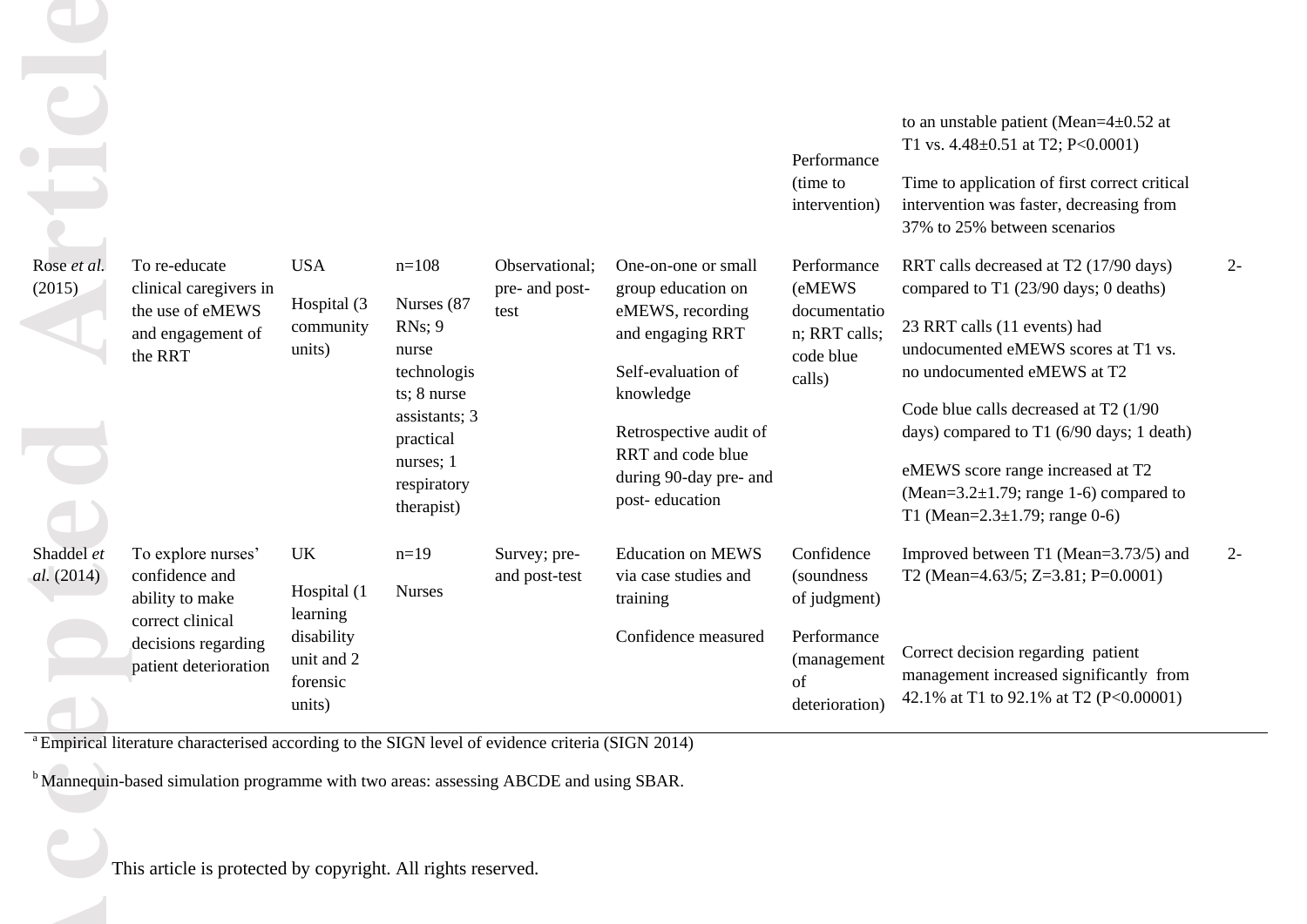<sup>c</sup> Same study reported in two papers.

 $\sigma$ <sup>d</sup>Interactive web-based programme with three areas: detecting changes in vital signs, assessing ABCDE, and using ISBAR to report clinical deterioration.

**Abbreviations:** ABCDE: airway, breathing, circulation, disability, exposure; BP: blood pressure; CG: control group; CI: confidence interval; EG: experimental group; EWS: Early Warning Score; HR: heart rate; ISBAR: identify, situation, background, assessment, recommendation; MEWS: Modified Early Warning Score; OR: odds ratio; RAPIDS: rescuing a patient in deteriorating situations; RCT: randomized controlled trial; RN: registered nurse; RR: respiratory rate; RRS: rapid response system; RRT: rapid response team; SBAR: situation, background, assessment, recommendation; SIGN: Scottish Intercollegiate Guidelines Network; T1: pre-test; T2: post-test; T3: second post-test (follow-up).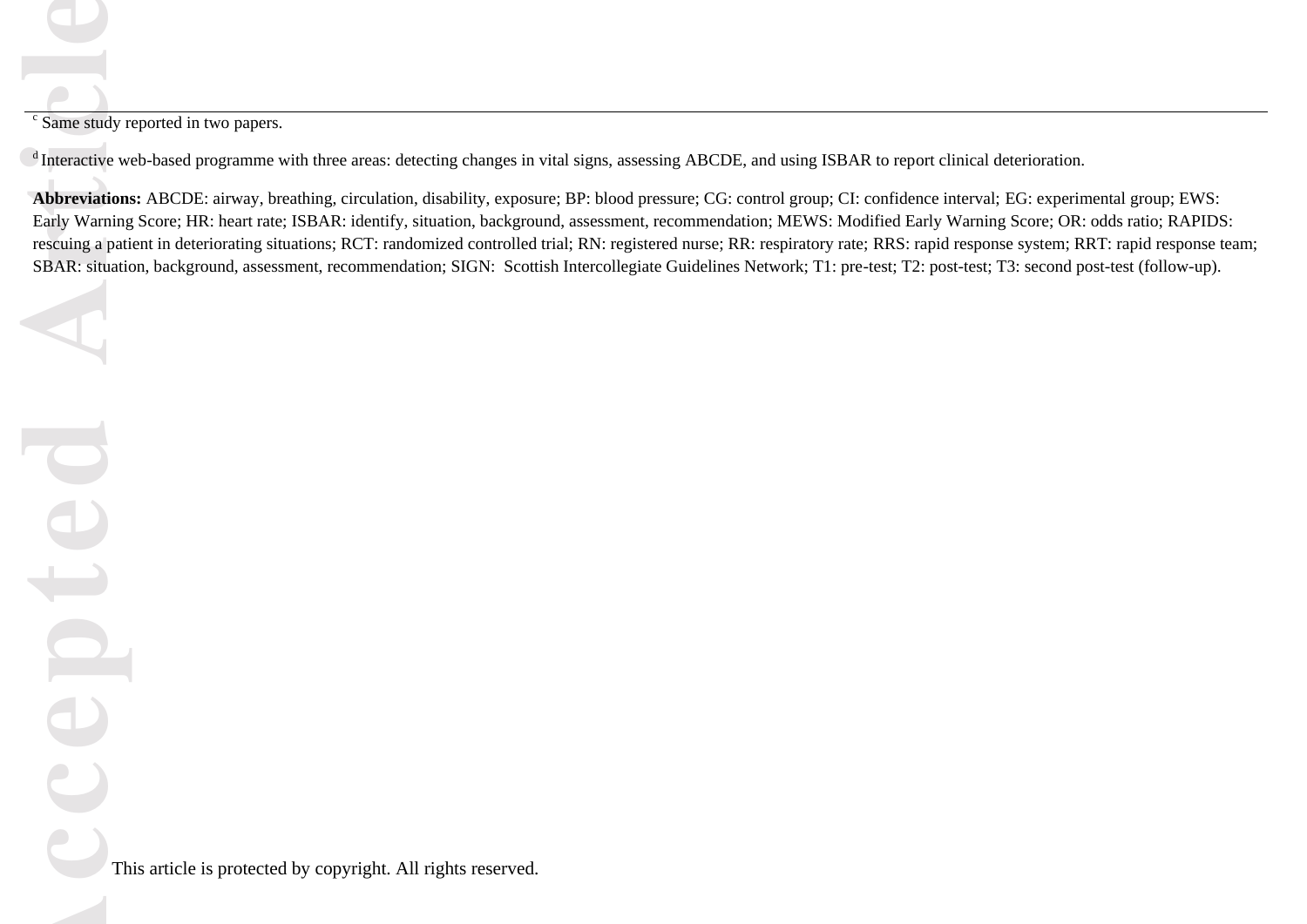# **Table 2**

Key study characteristics (n=10 studies in 11 papers).

| <b>Country</b>               | $USA(n=3)$                        |
|------------------------------|-----------------------------------|
|                              | Singapore $(n=2)$                 |
|                              | $UK(n=2)$                         |
|                              | Australia (n=1)                   |
|                              | Netherlands $(n=1)$               |
|                              | South Africa (n=1)                |
|                              |                                   |
|                              |                                   |
| <b>Setting</b>               | Hospital $(n=7)$                  |
|                              | Simulation $(n=3)$                |
|                              |                                   |
| <b>Sample Size (min-max)</b> | 19-147                            |
| <b>Study Design</b>          | Pre- and post-test $(n=5)$        |
|                              | Randomised controlled trial (n=4) |
|                              | Quasi-experimental $(n=1)$        |
|                              |                                   |
| <b>Outcomes Measured</b>     | Clinical performance $(n=9)$      |
|                              | Knowledge $(n=4)$                 |
|                              | Confidence $(n=2)$                |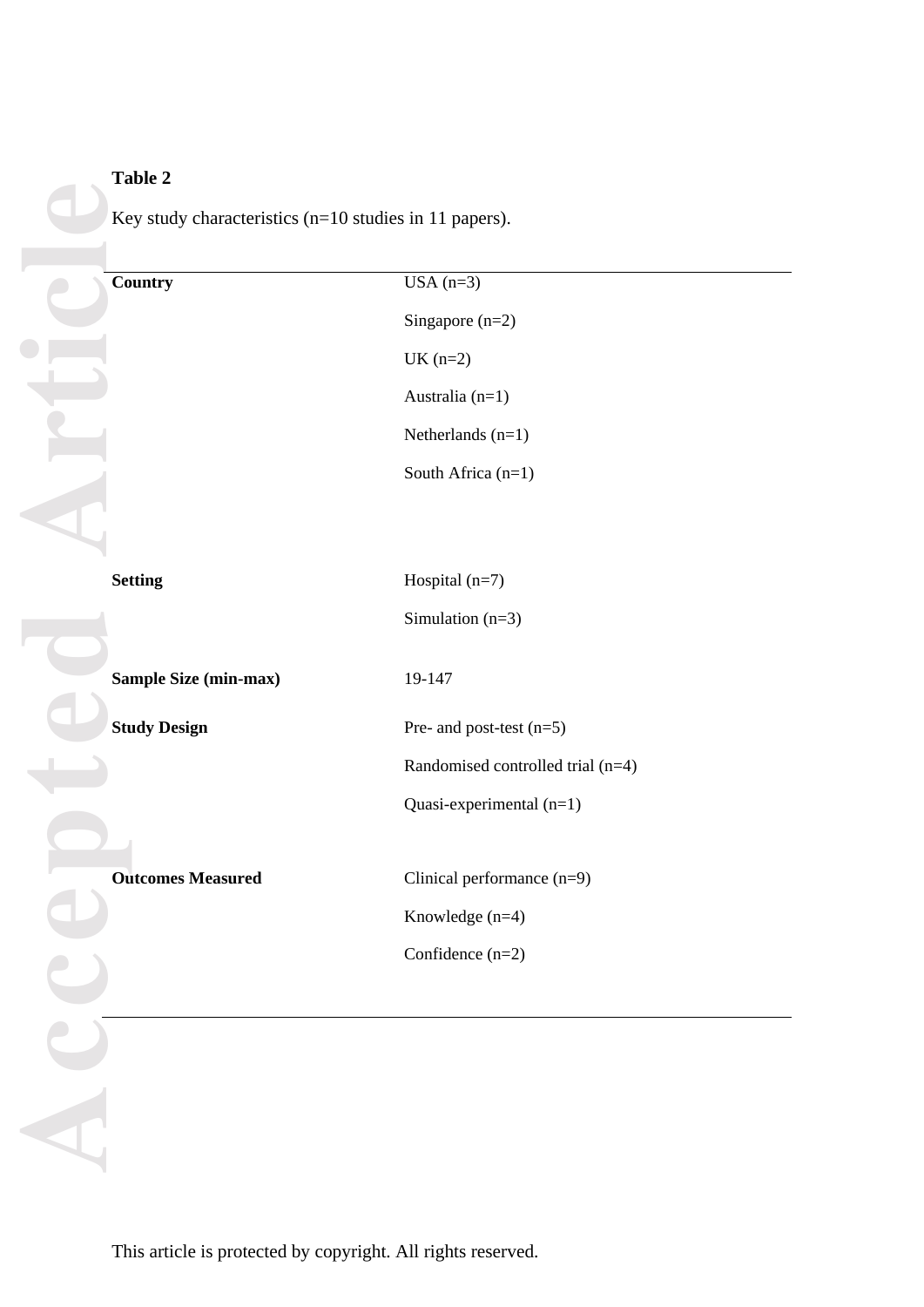# **Table 3**

|                | of results | Unexplained<br>heterogeneity or<br>inconsistency | <b>Indirectness</b><br>of evidence | <b>Limitations</b> in<br>the design and<br>implementation | <b>Number of participants</b><br>(Number of studies)<br>Follow-up | <b>Outcomes</b> |
|----------------|------------|--------------------------------------------------|------------------------------------|-----------------------------------------------------------|-------------------------------------------------------------------|-----------------|
| $\rm No$       | Yes        | $\rm No$                                         | No                                 | No                                                        | 231                                                               | Knowledge       |
|                |            |                                                  |                                    |                                                           | (4 studies)                                                       |                 |
|                |            |                                                  |                                    |                                                           | $\rm NR$                                                          |                 |
| N <sub>o</sub> | No         | No                                               | Yes                                | Yes                                                       | 54                                                                | Confidence      |
|                |            |                                                  |                                    |                                                           | (2 studies)                                                       |                 |
|                |            |                                                  |                                    |                                                           | NR                                                                |                 |
| $\rm No$       | No         | No                                               | Yes                                | Yes                                                       | 680                                                               | Performance     |
|                |            |                                                  |                                    |                                                           | (9 studies)                                                       |                 |
|                |            |                                                  |                                    |                                                           | $2.5 - 3$ months                                                  |                 |
|                |            |                                                  |                                    |                                                           | <b>Abbreviations: NR: not reported</b>                            |                 |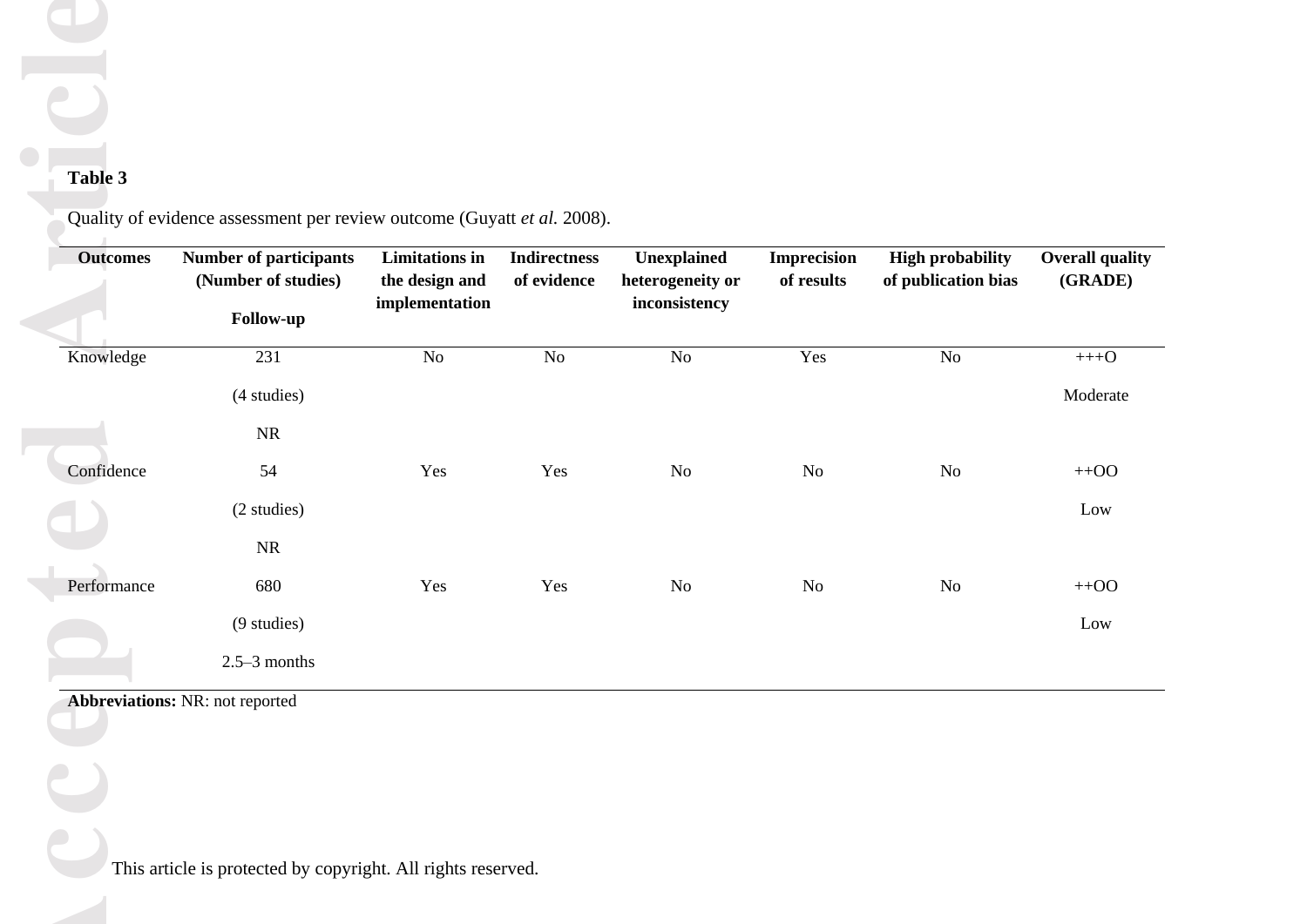| Clinical performance -<br>Vital sign recording                      |                 | $^{+}$<br>Lud                    | $++$<br>$+$<br>Lia<br>Kyr<br>Won<br>$+$<br>$+$<br>a<br>$Cah$ Mer                                  |
|---------------------------------------------------------------------|-----------------|----------------------------------|---------------------------------------------------------------------------------------------------|
| Clinical performance -<br><b>Early Warning Score</b><br>calculation |                 | $^{+}$<br>Lud                    | $^{+}$<br>┿<br>Mer Ros                                                                            |
| Clinical performance -<br>Response to clinical<br>deterioration     |                 | $+$<br>$++$<br>Kyr<br>Lia<br>Cha | $^{+}$<br>Lia<br>$^{+}$<br>Won<br>$^{+}$<br>$^+$<br>$\mathrm{+}$<br>Lud<br>a<br>Ros<br>Sha<br>Oze |
| Knowledge                                                           |                 |                                  | $++$<br>$+$<br>$^{+}$<br>Lia<br>Lin<br>Kyr<br>Won<br>$^{+}$<br>a<br>Oze                           |
| Confidence                                                          |                 |                                  | $^{+}$<br>$\hspace{0.1mm} +\hspace{0.1mm}$<br>Sha<br>Oze                                          |
| Direction of result                                                 | Favours control | No difference                    | Favours intervention                                                                              |

<sup>a</sup> Same study reported in two papers.

# **KEY**

Each bar corresponds to one study using the first three letters of the first author's family name. When two authors have the same family name, the first three letters of the second author's family name are also used. Study characteristics are represented as follows:

# **Shading of bar indicating the statistical confidence in point estate**

Evidence of no effect or statistically significant effect at 1% level

Statistically significant effect at 5% level

Confidence intervals and p-values not reported/estimable

# **Height of bar indicating the appropriateness of the study design**

# High bar: design examining causal effect of intervention (RCT)

Medium bar: design inferring plausible causality (controlled before -after

[CBA]/controlled post-intervention [CPI] with matching)

Low bar: design cannot examine causality (CBA /CPI)

# **Symbol indicating risk of bias per study using the EPOC (2015) criteria**

++ Low risk of bias

- + Mixed/unclear risk of bias
- High risk of bias

**Figure 1 .** Harvest plot synthesizing results from the reviewed studies (Turley *et al.* 2013)